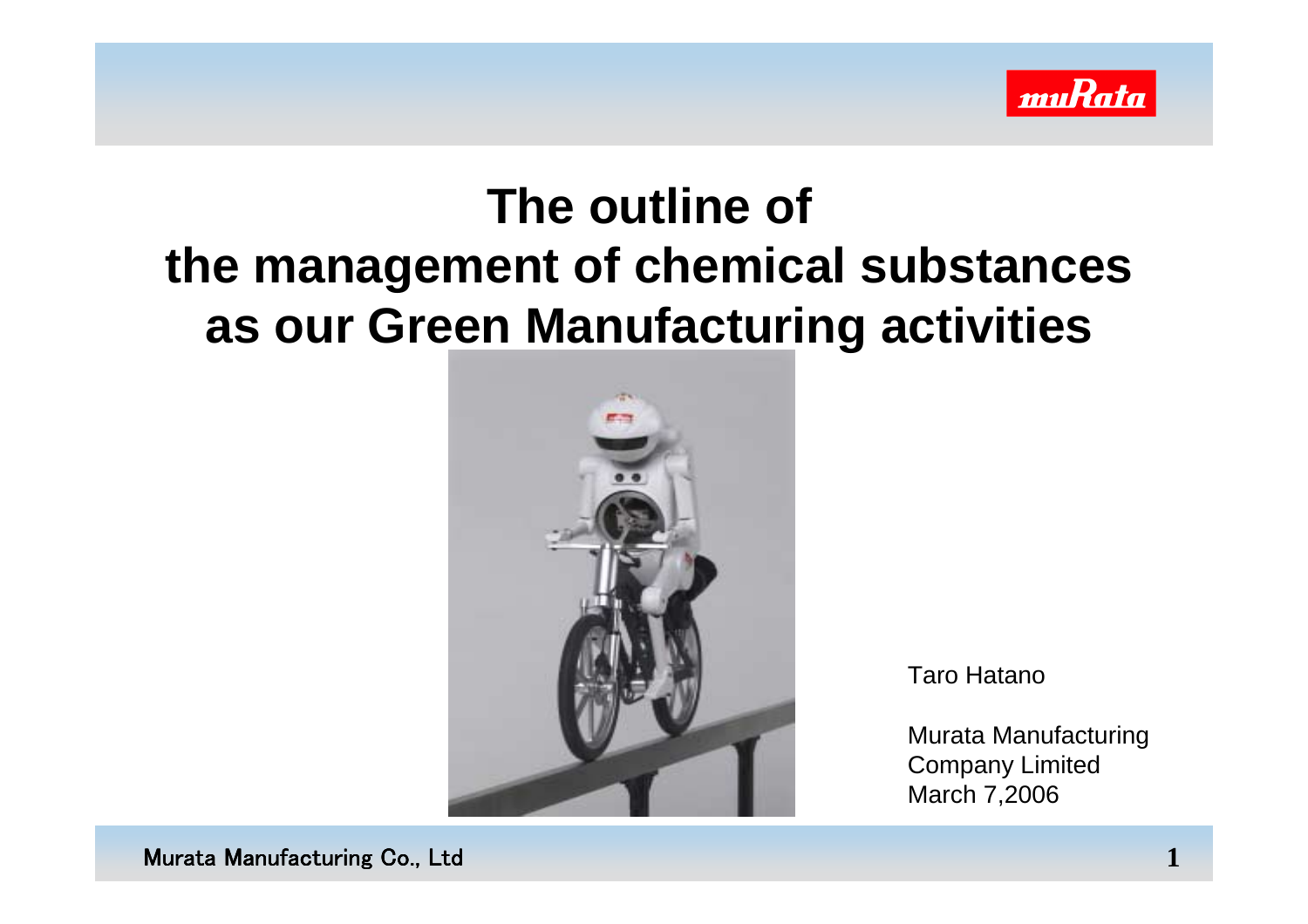

## **Our Company Profile**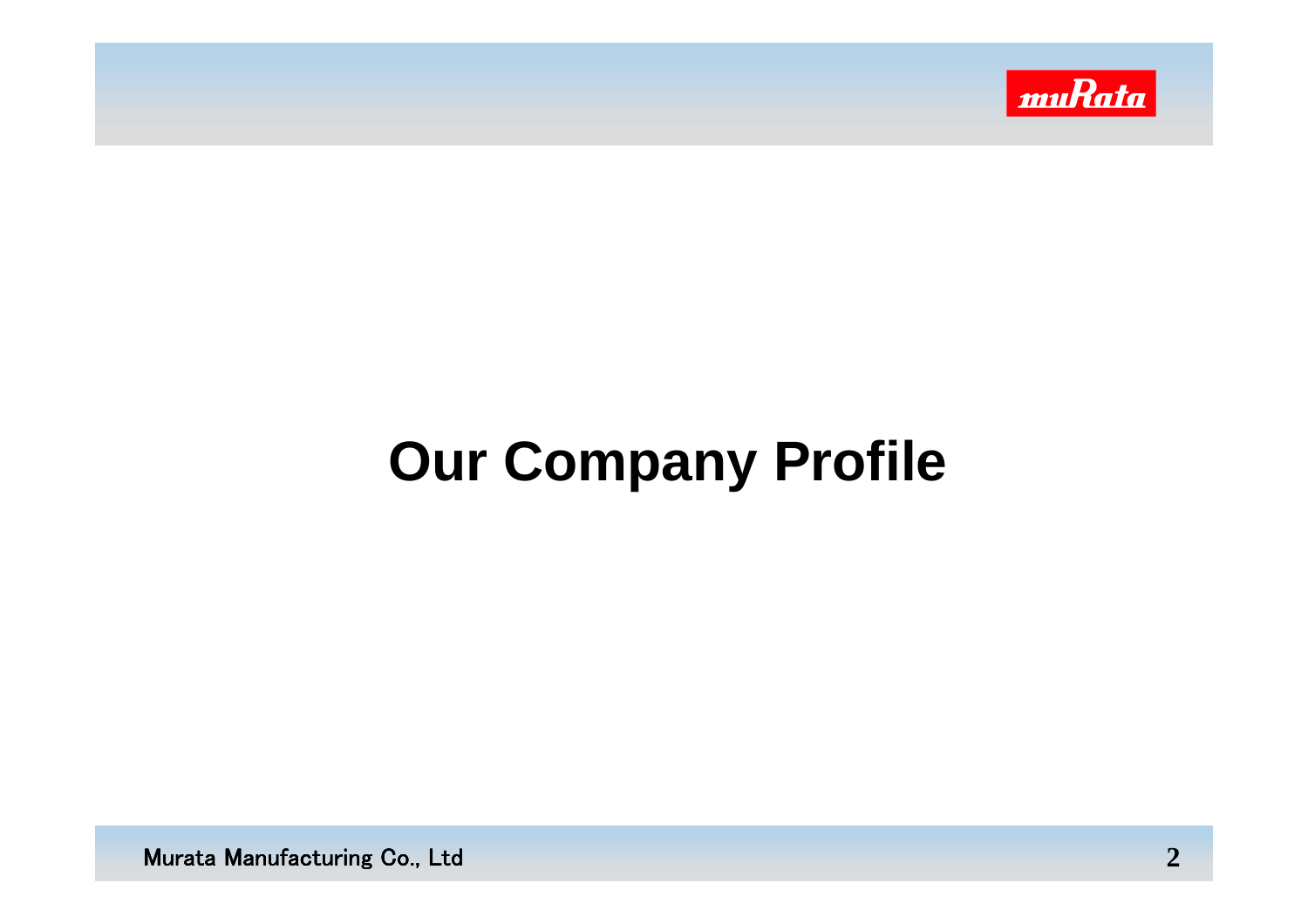



**Company Name Murata Manufacturing Co.,Ltd..**

**Head Office 10-1, Higashi Kotari 1-chome, Nagaokakyo-shi, Kyoto 617-8555** 

**Date of Establishment October 1944**

**Paid-in Capital 69,376 million Yen (as of March 31, 2005)**

**Representative Yasutaka Murata President and Statutory Representative Director**

#### **Number of Employees**

Consolidated basis **26,719 (as of September 30, 2005)** Parent Co.basis("MMC") **5,357 (as of September 30, 2005)**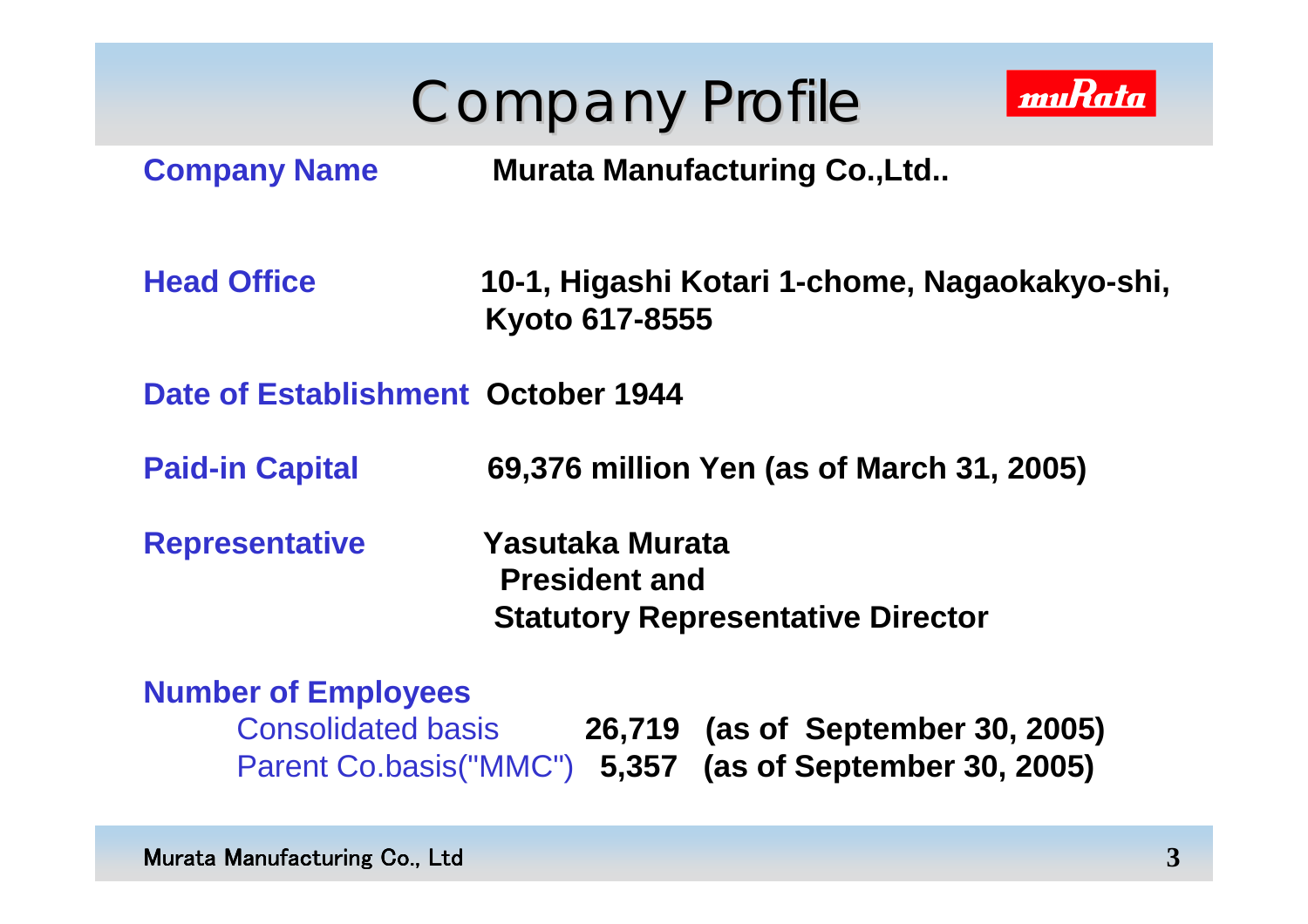## Main Products Main Products Main Products



**Chip Monolithic Ceramic Capacitors**

**EMI Suppression Filters**

**Microwave Filters**

**Piezoelectricity**

**Ceramic Ceramic ResonatorResonator Ceramic Filters Ceramic FiltersPiezoelectricPiezoelectricBuzzersBuzzers**





**Ferrite FerriteEMI Suppression Filters EMI Suppression Filters**

#### **Ceramic Multilayer Technology**





Bluetooth Modules

Wi-Fi Modules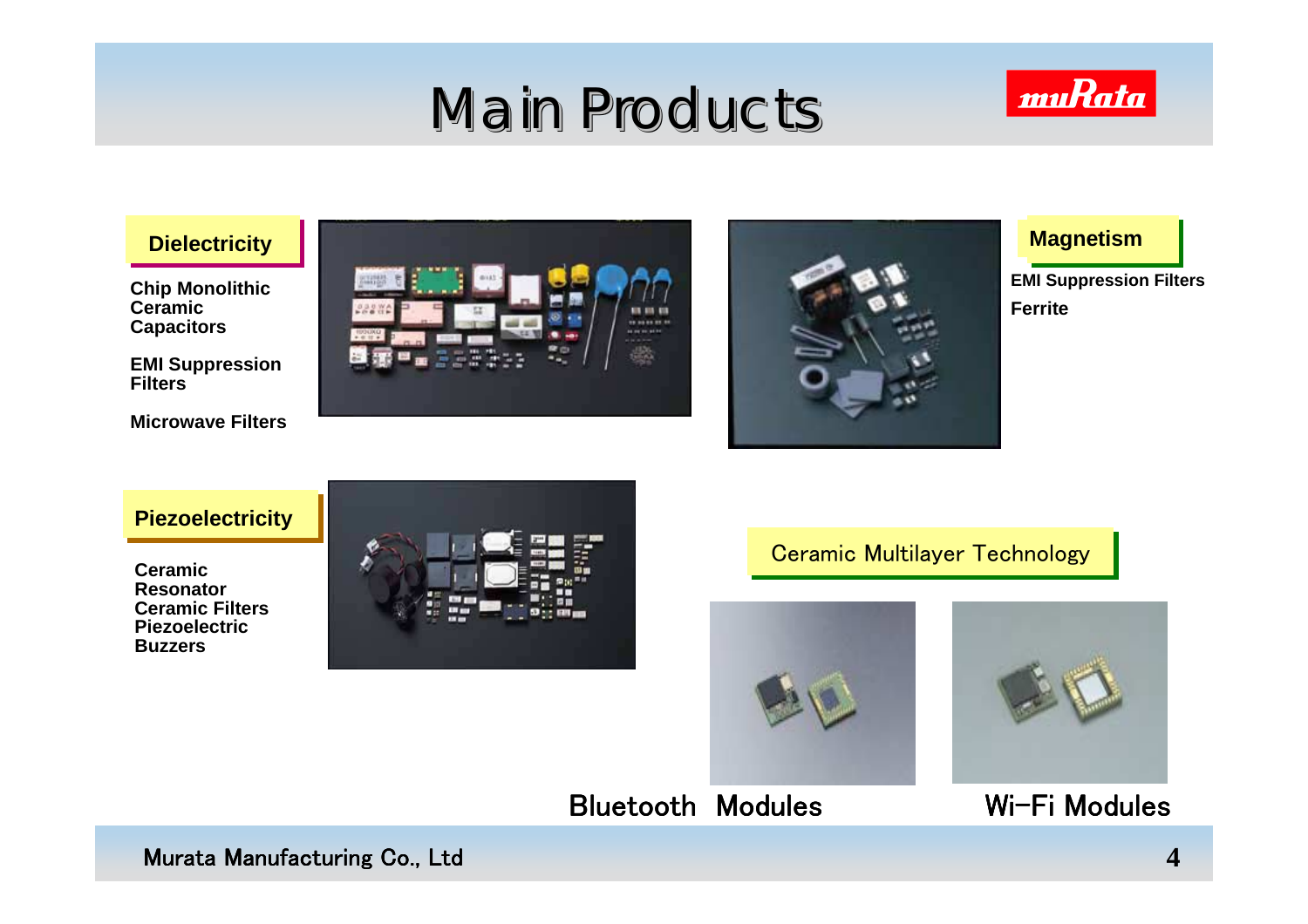## Sales by Area



\*Sales for India : approximately 43k US Dollars on the average a Month these years

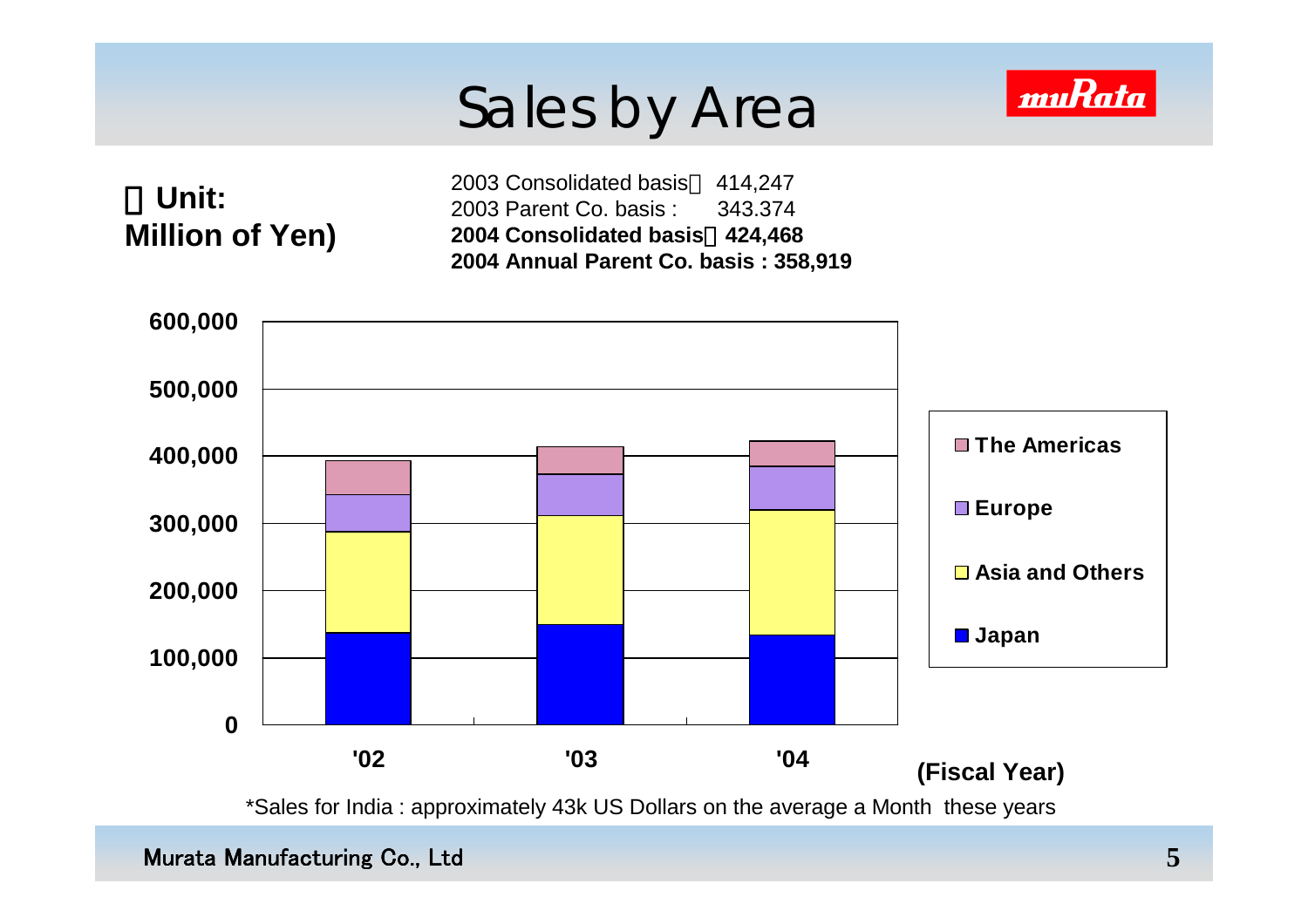## Global Network



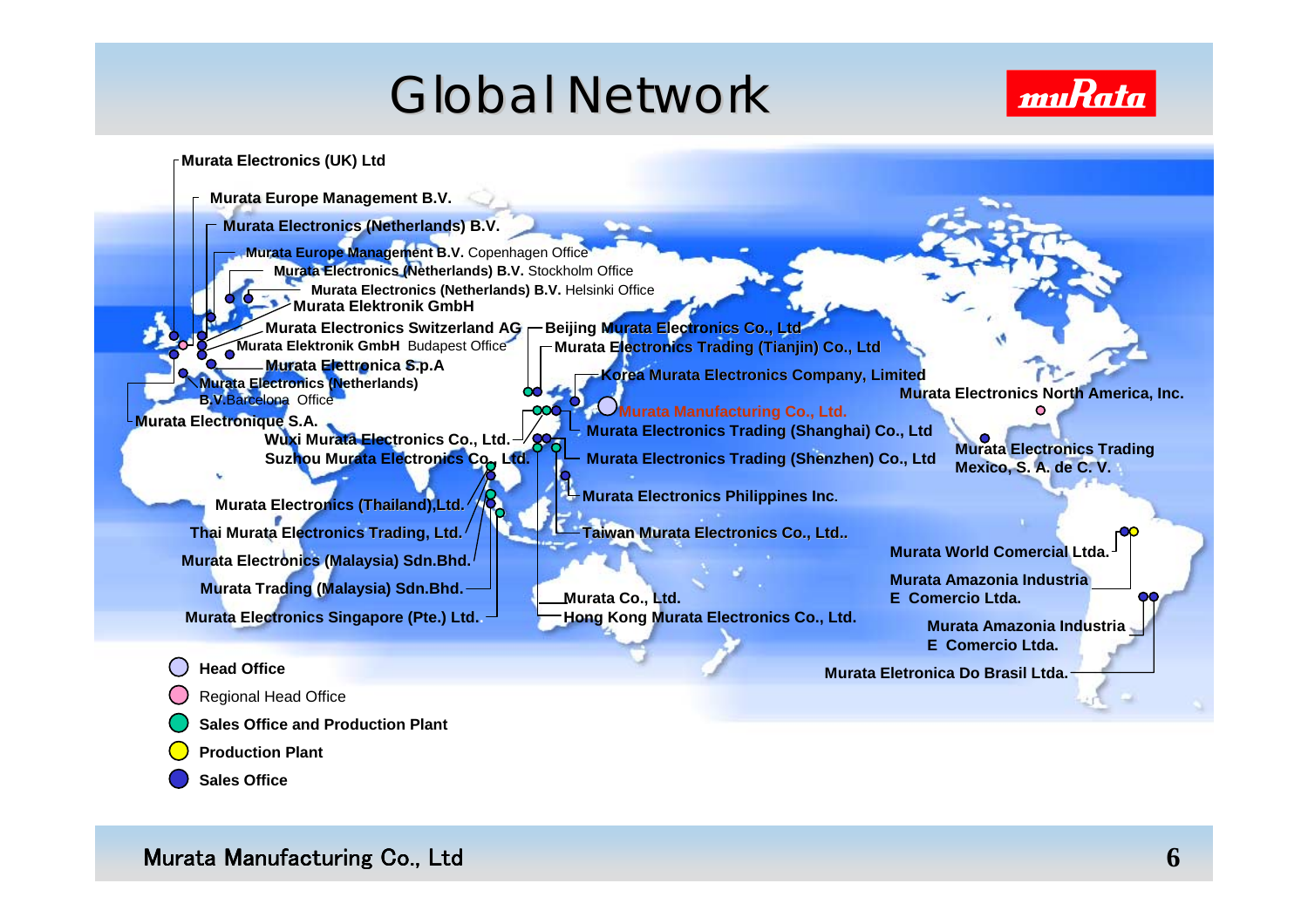

## SUBJECT

1.Why do we need to manage legal and customer requirements for product environment?

2.How do we manage chemical substances in manufacturing our products?

3.How do we manage compliance with product environmental legislation?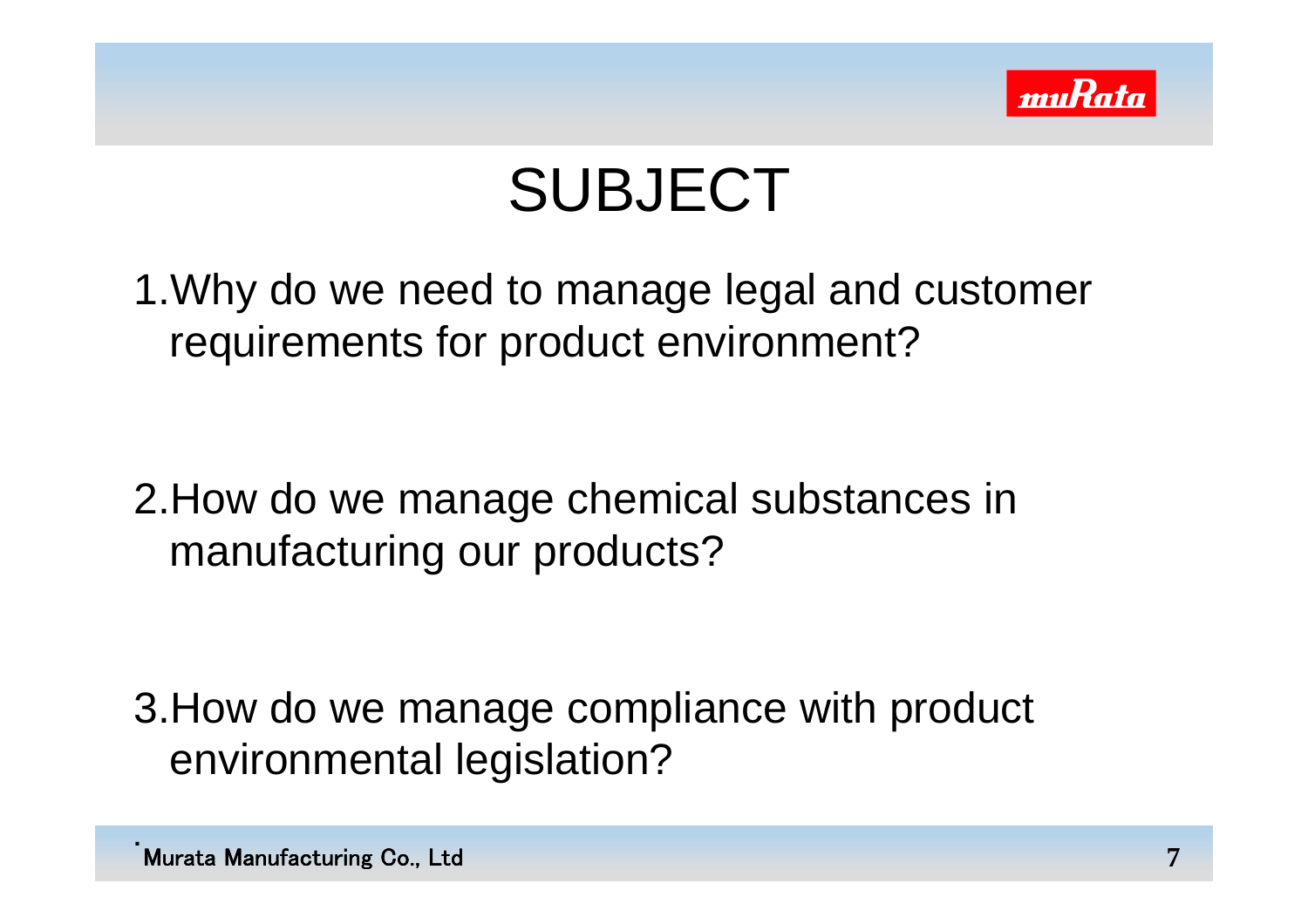

## **1.Why do we need to manage legal and customer requirements for product environment?**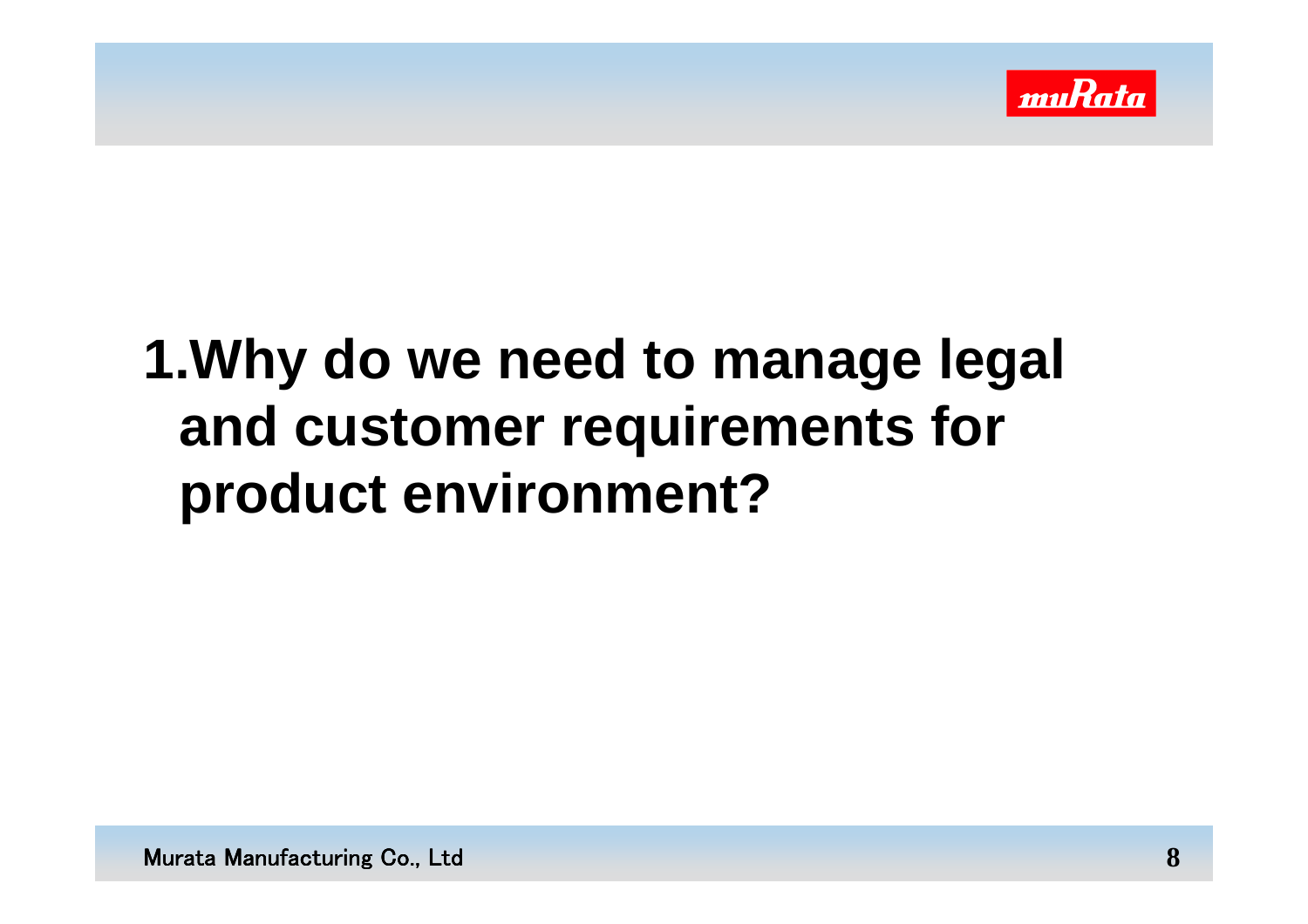### **Product Environmental Legislation in the World**





**EU is now leading the world in legislating restrictions of use of EU is now leading the world in legislating restrictions of use of environmental burden substances and is affecting other countries. environmental burden substances and is affecting other countries.**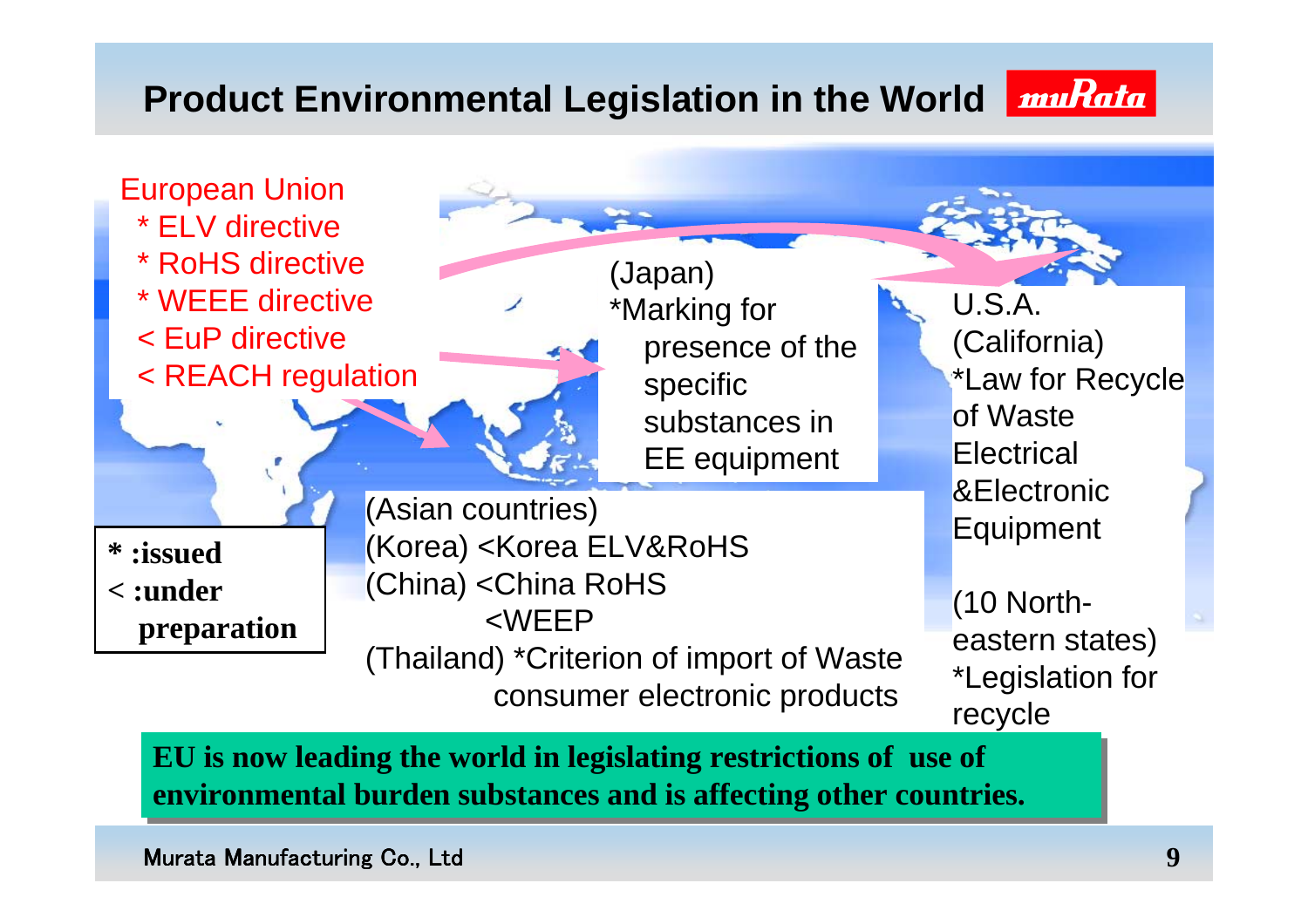### **Major legal restrictions for chemical substances in articles**



## **ELV Directive(2000/53/EC) (EU)**

**Restriction of use of lead, hexavalent chromium,cadmium, mercury in materials and components of vehicles put on the European market from July 1, 2003**

## **RoHS Directive (2002/95/EC) (EU)**

**Restriction of use of lead, hexavalent chromium,cadmium, mercury and PBB, PBDE in electrical and electronic equipment to be put on the European market from July 1, 2006**

## **REACH (proposal under discussion) (EU)**

**Regulation of evaluation, authorization, restriction of chemicals. Registration of chemicals used in articles will be also required.**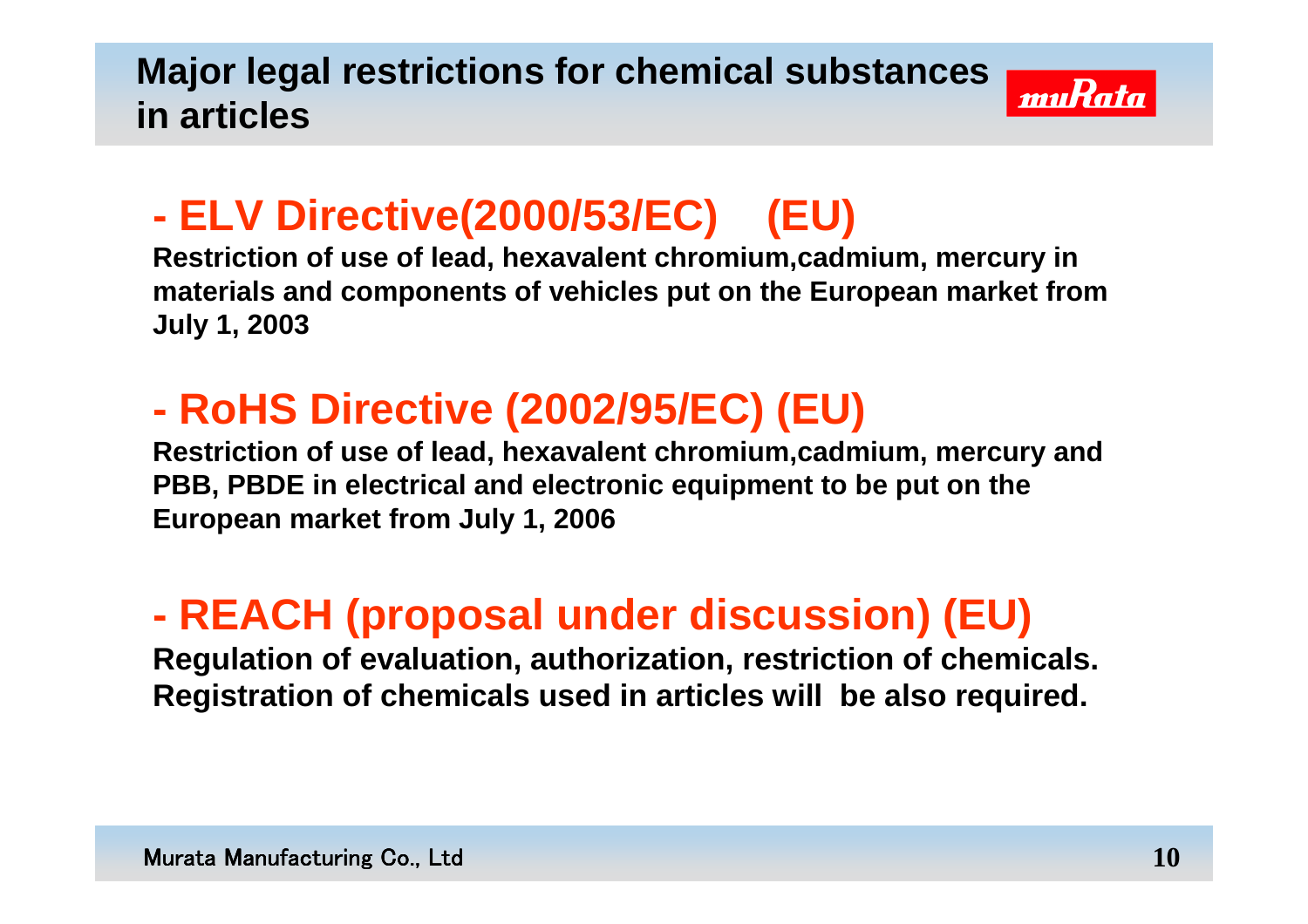### **Our customers (Equipment manufacturers) need to improve Green procurement activities**



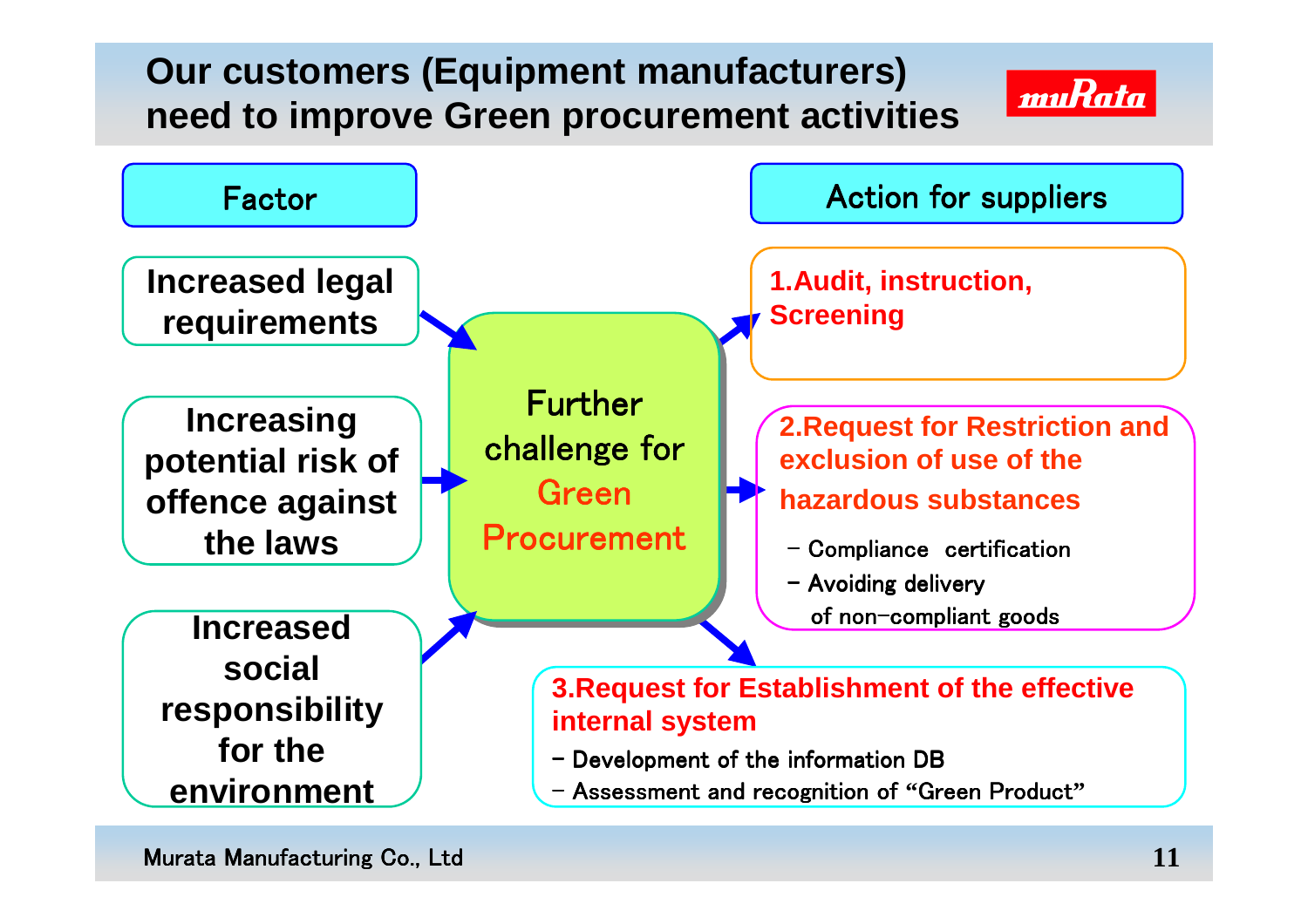### **Our Customers' actions for the suppliers**



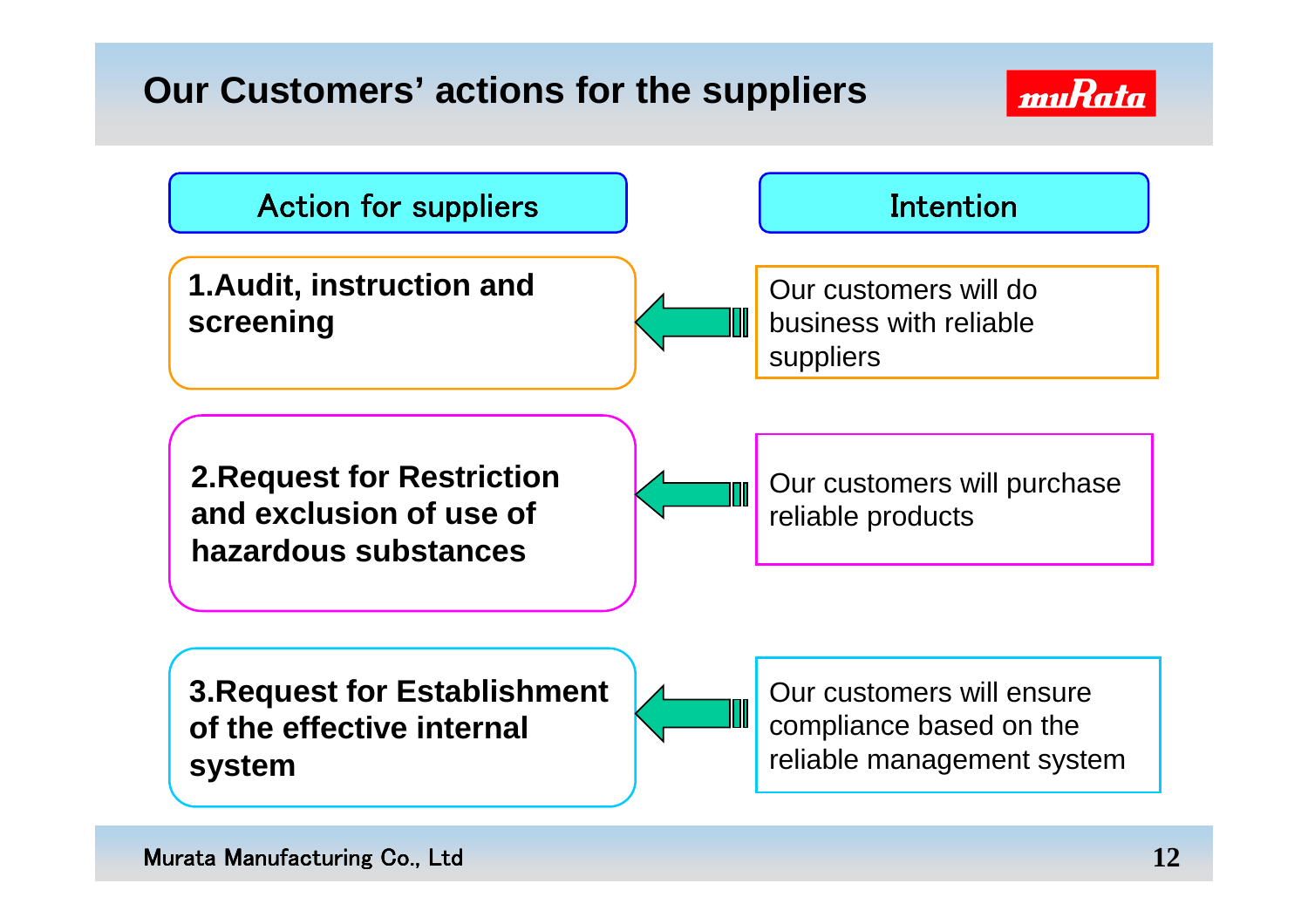### **Our customers' actions for the suppliers and the problems (1)**



muRata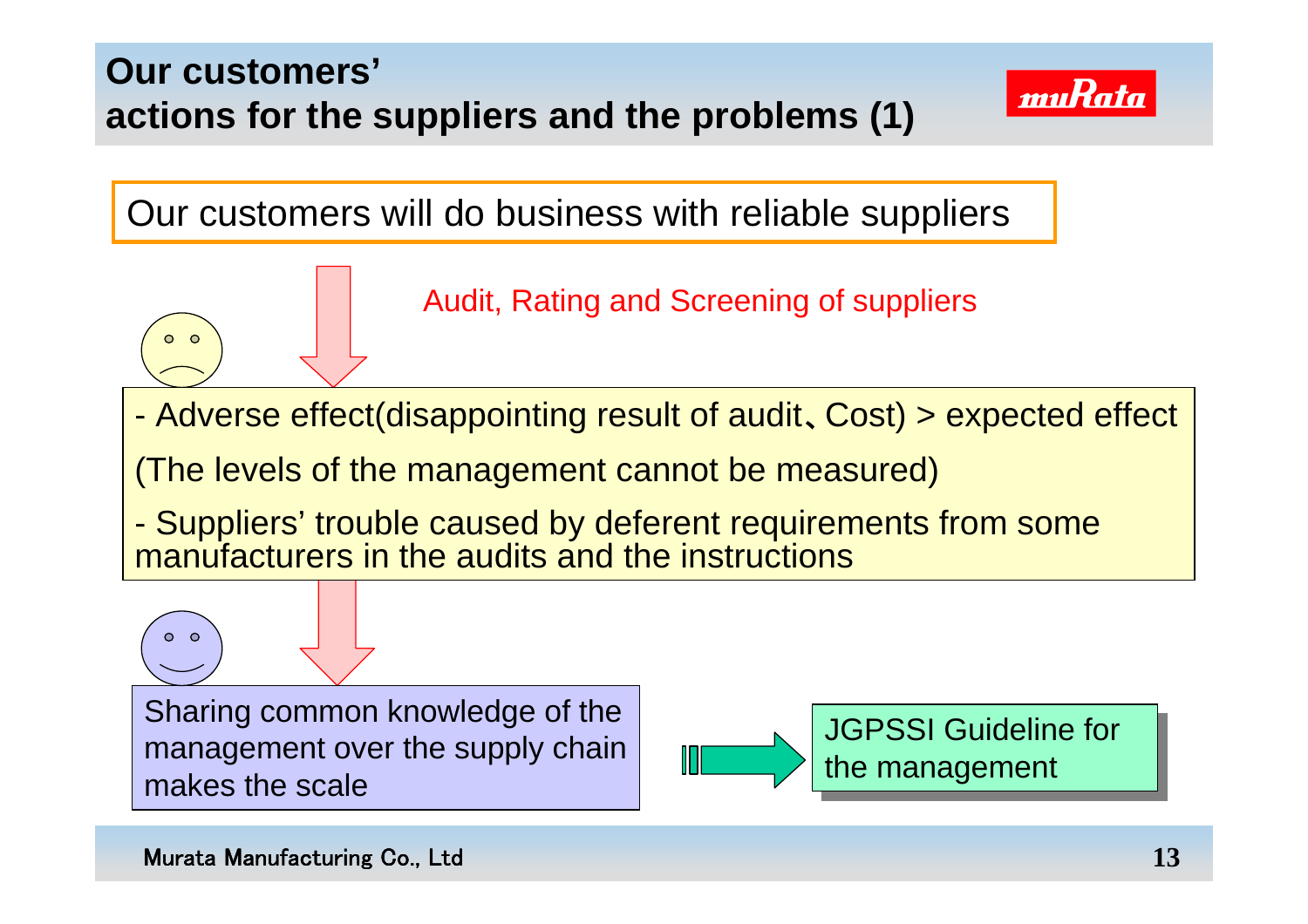### **Our customers' actions for suppliers and the problems (2)**



Our customers will purchase reliable products

Request to the suppliers for avoiding restricted substances, and for compliance confirmation and analytical data

-Most of the collected confirmations and the analytical data could be not enough available

-Suppliers' trouble caused by unlimited requirements of some customers based on their unspecific aims

Practice of adequate management of substances surely provides compliance



JGPSSI Guideline for JGPSSI Guideline for the management

ം

ം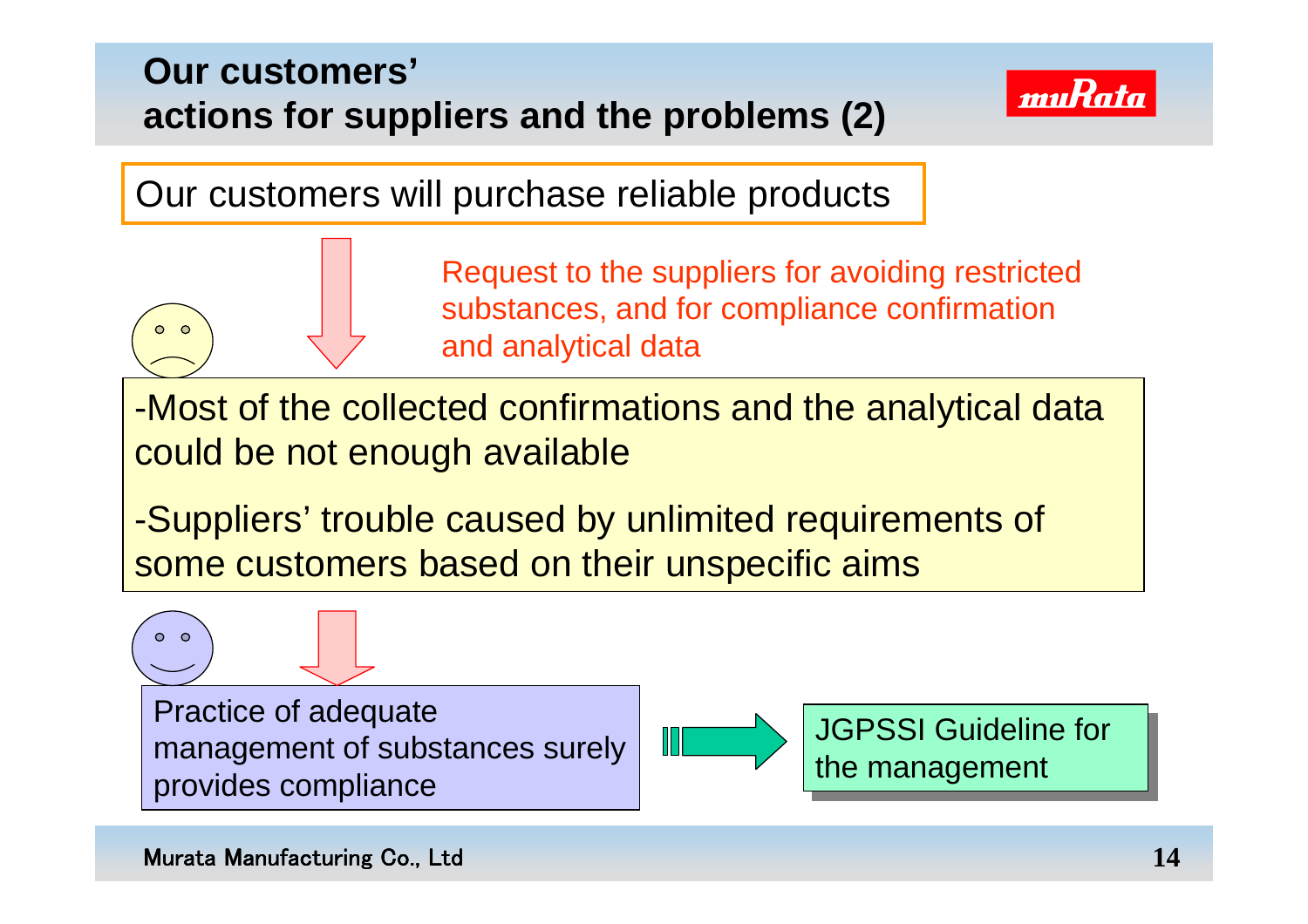### **Our customers' actions for the suppliers and the problems (3)**



Our customers will ensure compliance based on the reliable management system



Request to the suppliers for improving the management system

-Diversity of our customers' requirements to the suppliers for improving the management system

-Absence of assessment criteria for the management system and the performance

Standardization of the management system makes Reliability

JIG(JGPSSI) guideline for survey JIG(JGPSSI) guideline for survey of the 24 targeted substances of the 24 targeted substances

JGPSSI Guideline for the JGPSSI Guideline for the management management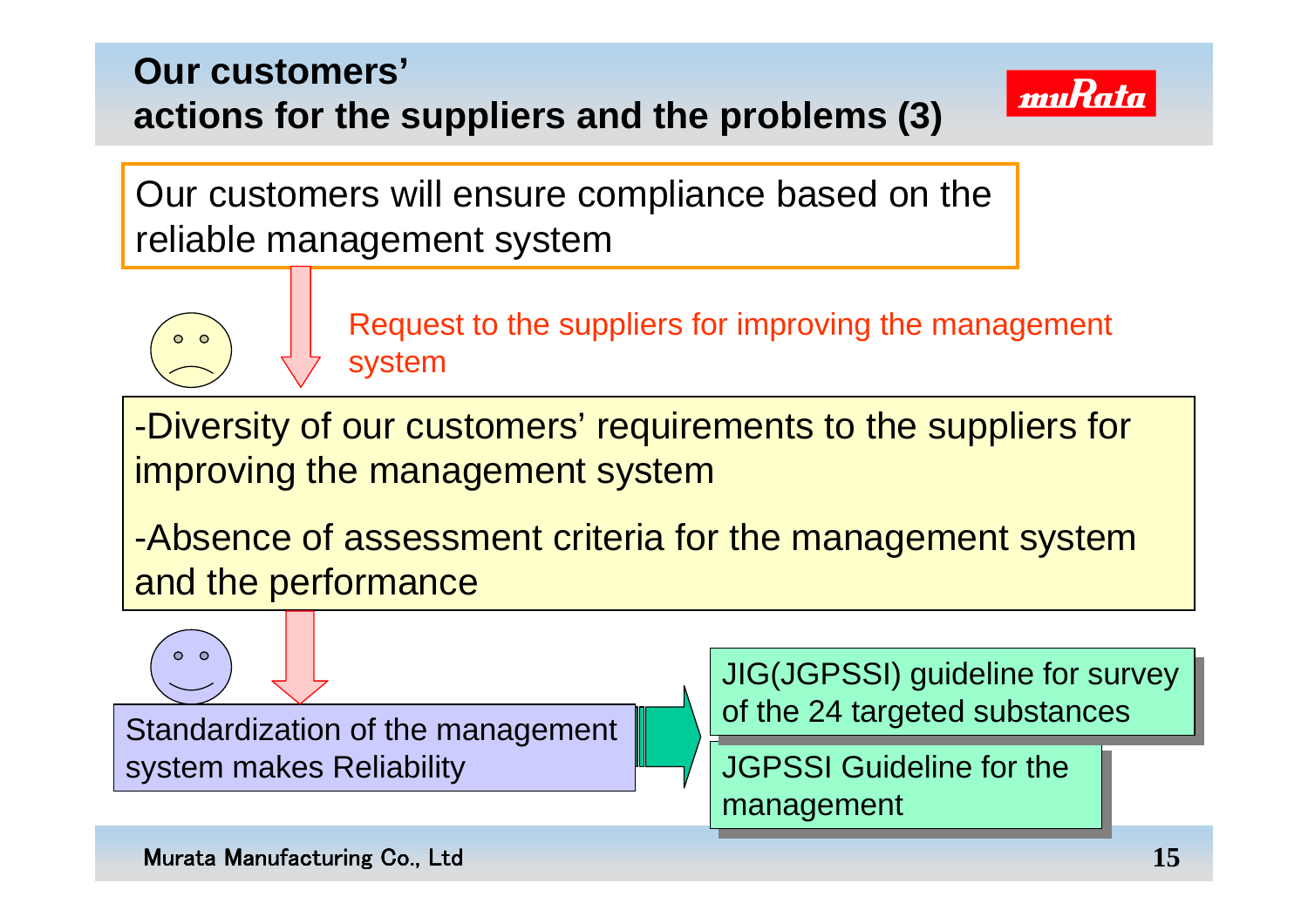

Murata Contributes

## **JGPSSI activities**

## for standardization across the supply chain

## **more cost-effective system in the whole industry**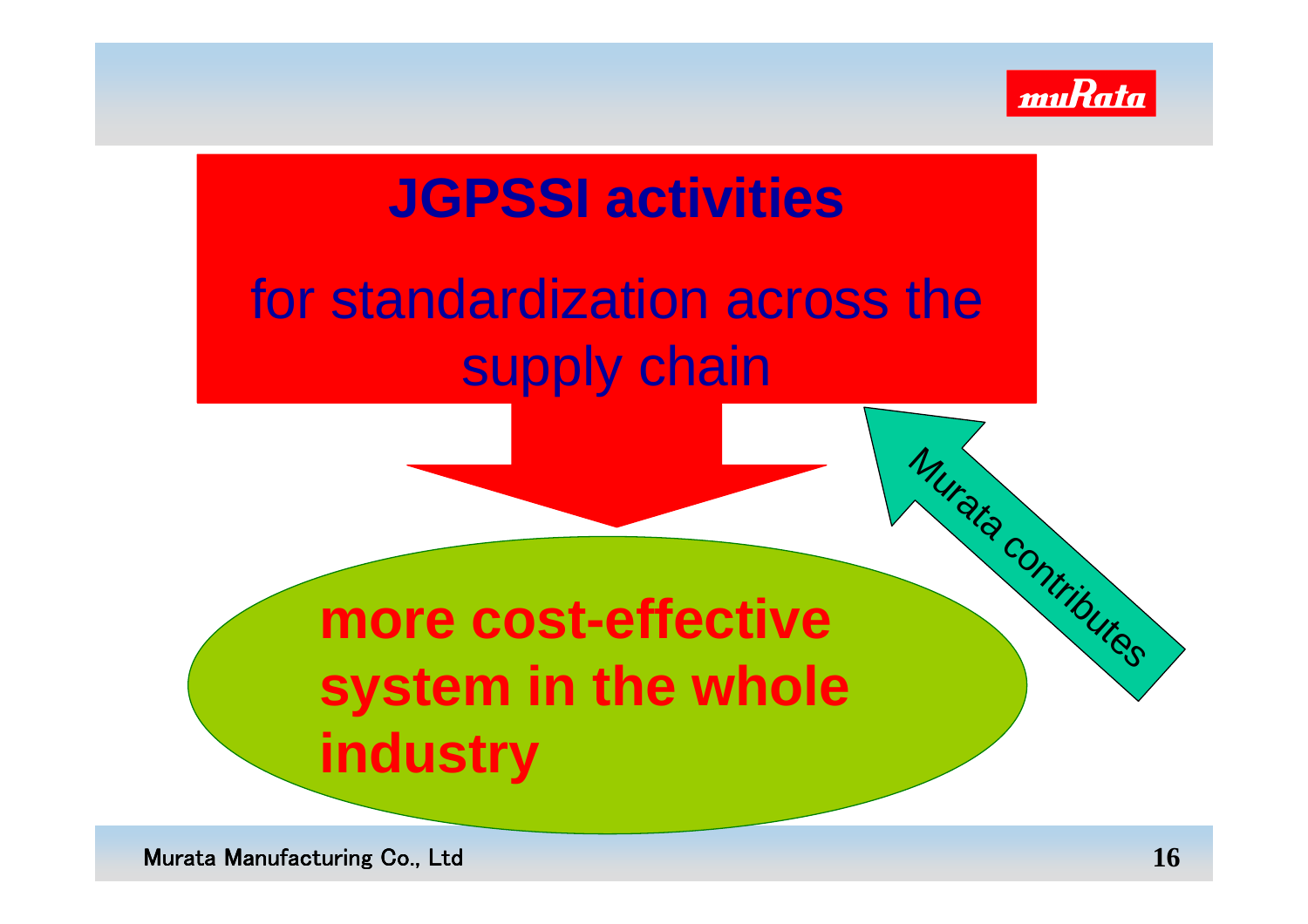

## **2.How do we manage chemical substances in manufacturing our products?**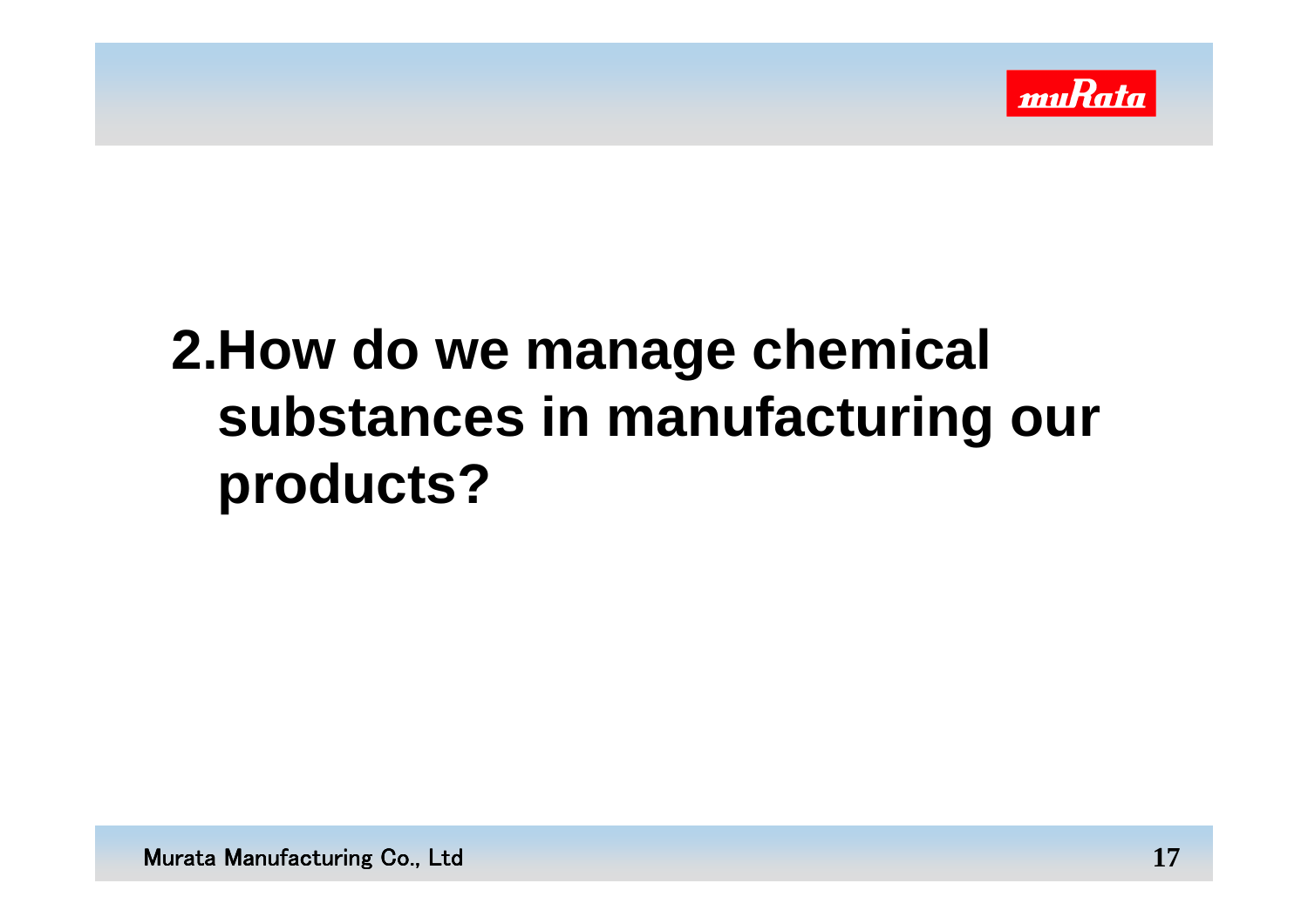## Our production process





We manufacture main electronic components

by transforming Chemical Substances into Articles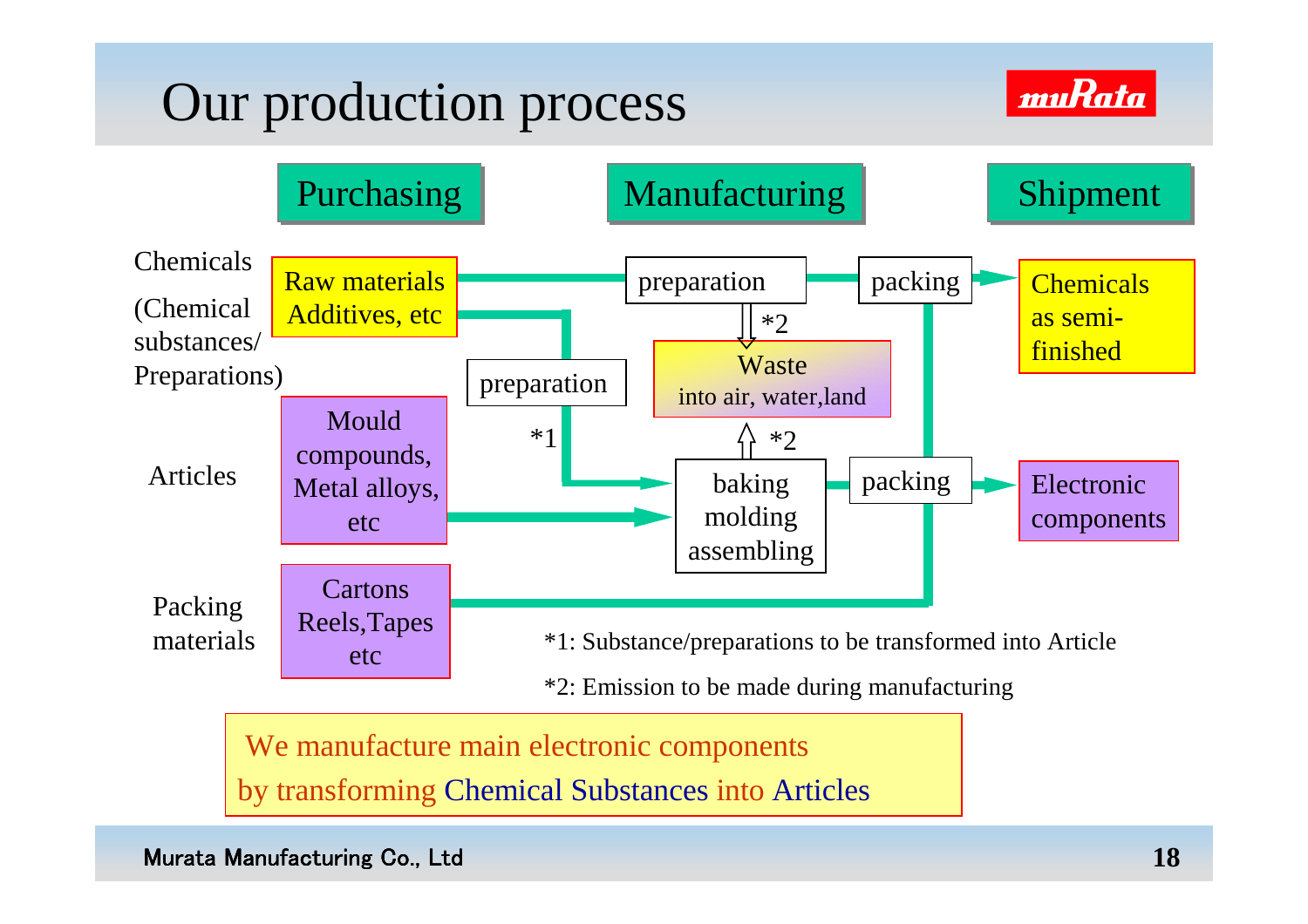## **Our activities**



## **1.We are promoting the restriction, the reduction and the abolition on the basis of our voluntary criteria**

(1) the technical criterion for the environmental burden substances in products (2) the technical criterion for the environmental burden substances used in the process

## **2.We are surveying, controlling and screening the uses of the environmental burden substances**

- to check the substances in purchased materials including the impurities
- to check and verify the contained substances in selection of new materials
- to prevent ourselves from purchasing unchecked(unregistered) materials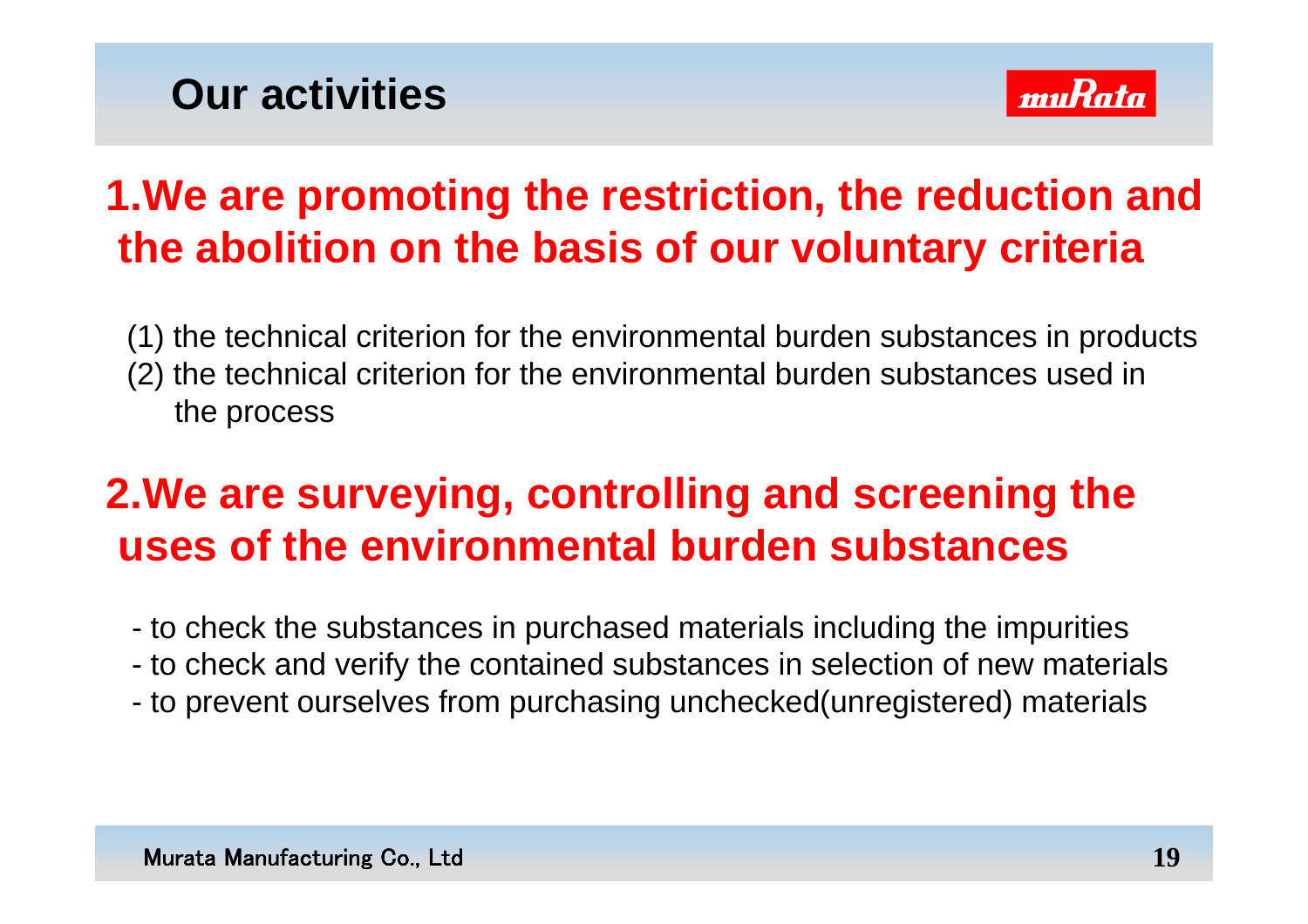### **The structure for restriction of use of the substances in our products and in the process**



| <b>RANK</b>                                                                                                                          | In the products                                                                   | In the process                           |
|--------------------------------------------------------------------------------------------------------------------------------------|-----------------------------------------------------------------------------------|------------------------------------------|
| A: Prohibition                                                                                                                       | Shall not be contained                                                            | <b>Shall not be used</b>                 |
| (The use is prohibited in accordance with any active legal requirements)                                                             |                                                                                   |                                          |
| <b>B: Voluntary</b>                                                                                                                  | shall not be contained after a                                                    | shall not be used after a certain        |
| prohibition                                                                                                                          | certain time                                                                      | time                                     |
| (the use is prohibited beforehand so as to avoid offence against potential regulations)                                              |                                                                                   |                                          |
| C: Reduction                                                                                                                         | Try reducing the amount of the Try reducing the amount of the<br>substaces in use | lsubstaces in use                        |
| (action for the reduction should be made under the long term scheme)                                                                 |                                                                                   |                                          |
| D: Preparation for                                                                                                                   | prepare to reduce the amount                                                      | <b>Prepare to reduce the emission of</b> |
| reduction                                                                                                                            | of the substances in use                                                          | the substances                           |
| (Investigation of content of the substances/the alternative should be taken in the purchasing stage and in the<br>development stage) |                                                                                   |                                          |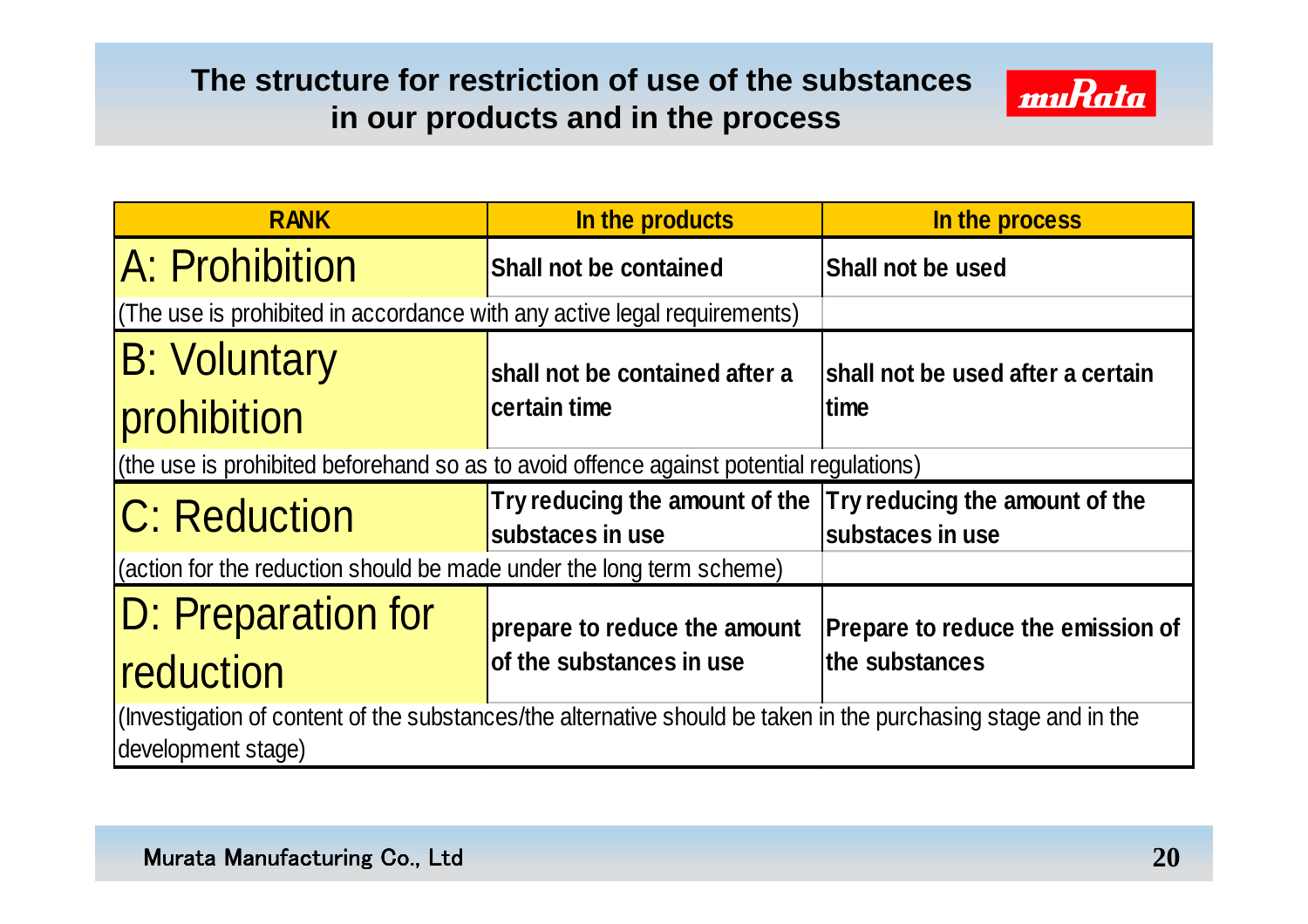### **Our activities (details)**



### **The points of our survey and control for the content and the use of substances**

- **1.** To identify "substance/preparation" and "article" in purchasing the materials
- 2. To examine any substances to use, and to allow ourselves to purchase only the registered ones
	- (1) To manage "self-producing materials" and "purchased materials" under the one system
	- (2) To obtain necessary information with not only Safety Data Sheet(SDS\*) or Material Safety Data Sheet (MSDS\*) but also our independent questionnaire to suppliers \*They are almost alike and obligatory for chemicals manufacturers to issue in Europe, Japan,etc
	- (3) To check our supplier's confirmation of compliance, and compliance with export control regulations of Japan.
	- (4) To check even very small content and impurities of environmental burden substances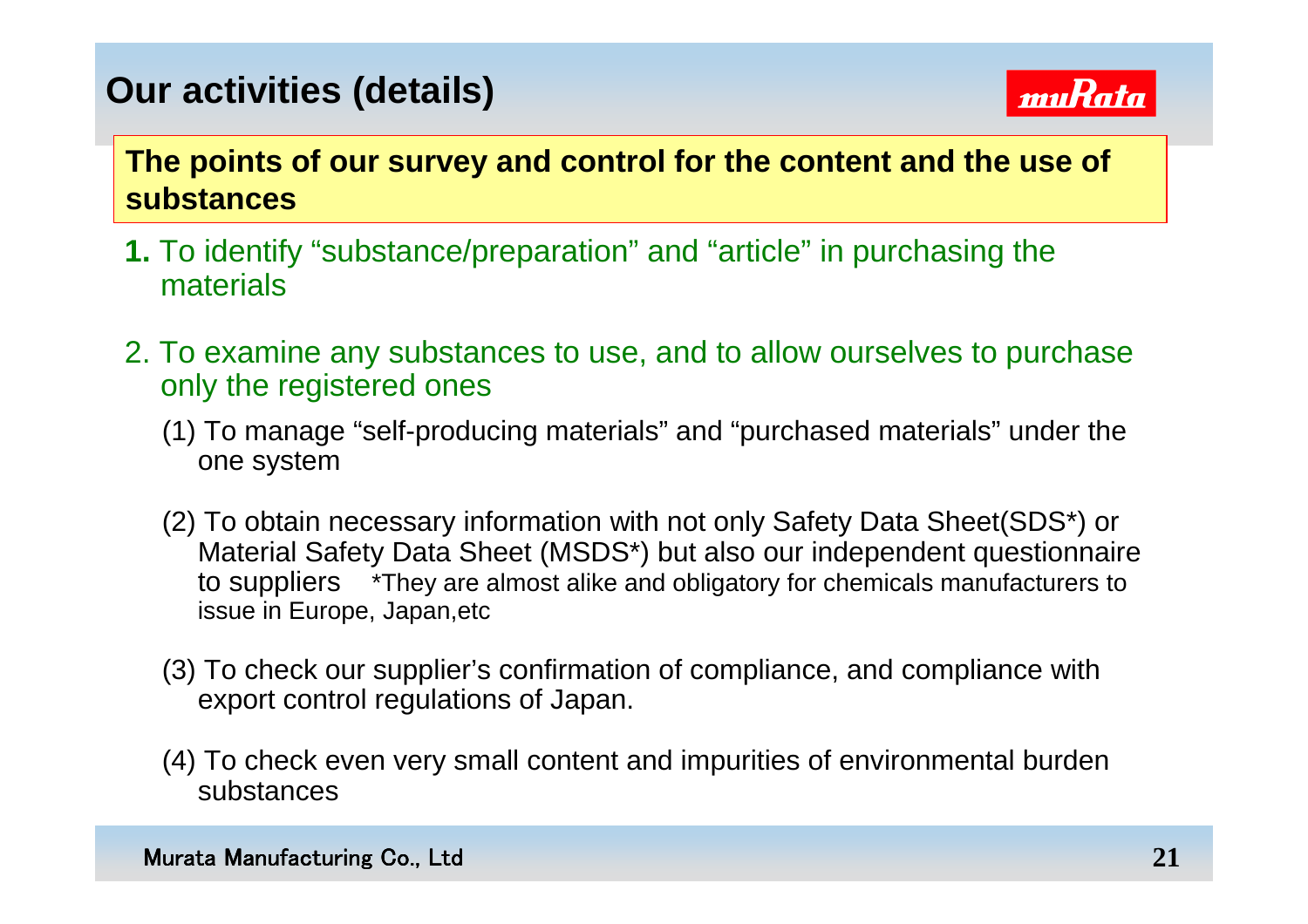### **Our activities (details)**



#### **The objectives to check the substances contained in chemicals**

- 1. To comply with national legislation in any countries where our manufacturing bases locate
- 2. To check and control the substances in examining for registration
- 3. To comply with export control regulations of Japan
- 4. To exclude any pollution or any accidents which may occur in transporting the substance, and exclude any potential risk of offence against relevant laws
- 5. To collect complementary information about the substance which is not reported in the SDS or the MSDS
- 6. To support our customer's Green Procurement activities by providing material declaration considering cases of transforming the substance to an article or incorporating into it in the process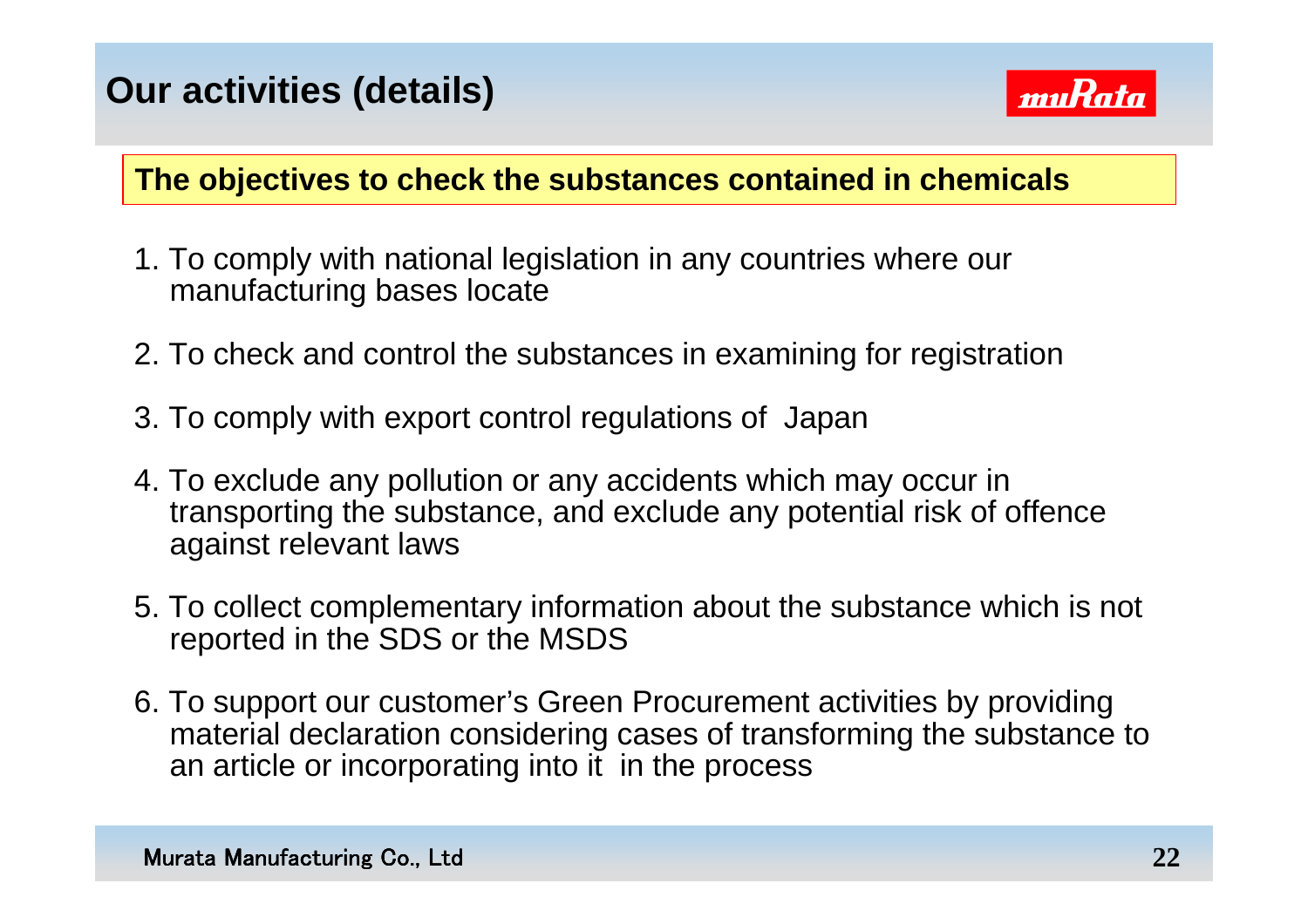

### **The objectives to check the substances contained in articles**

- 1. To comply with product environmental legislation including European relevant legislation such as RoHS, ELV
- 2. To provide material declaration about the specific substances in products
- 3. To support our customers in obtaining information available to their Green Procurement activities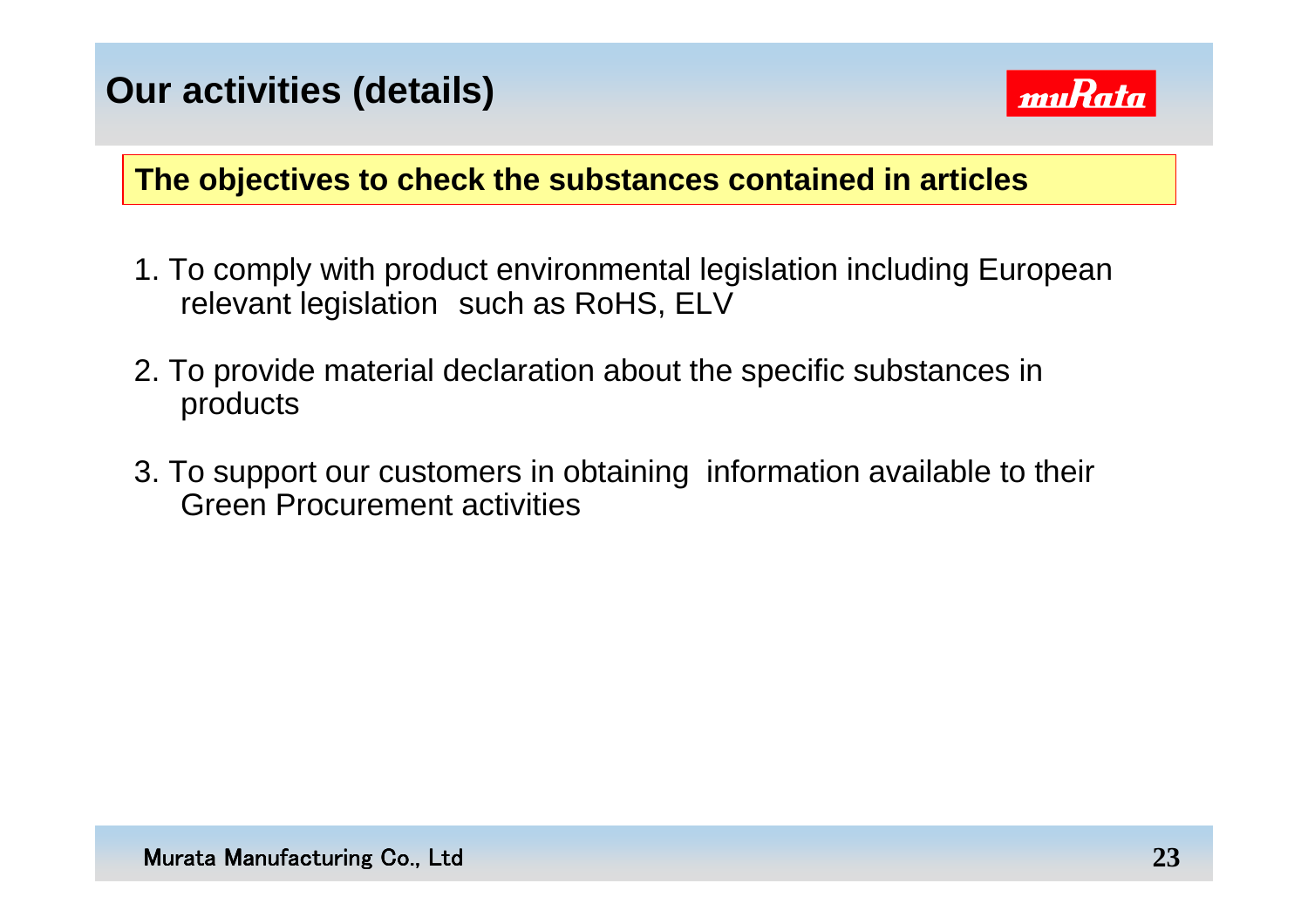### **Our Green Procurement communication system**



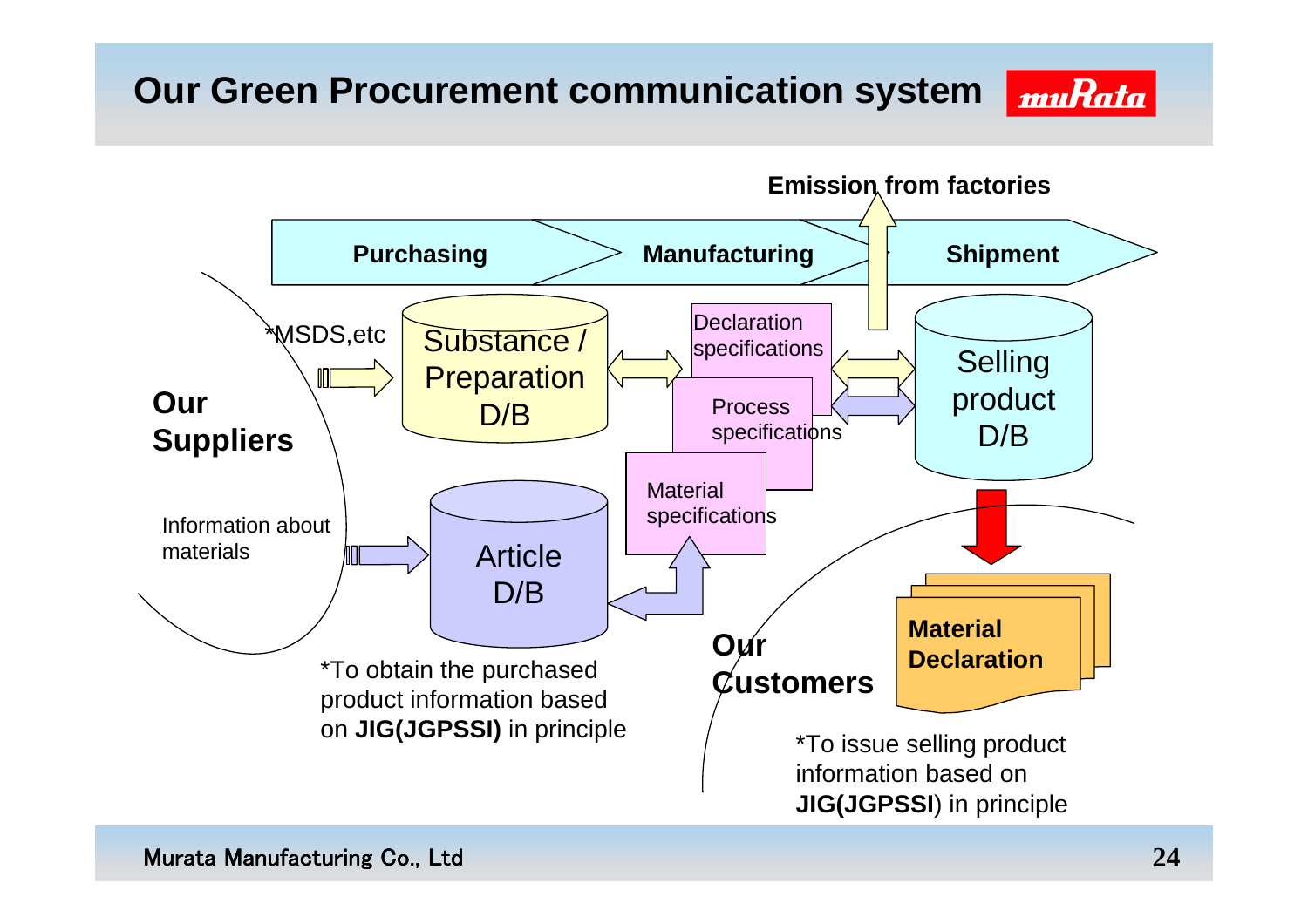

## **3.How do we manage compliance with product environmental legislation?**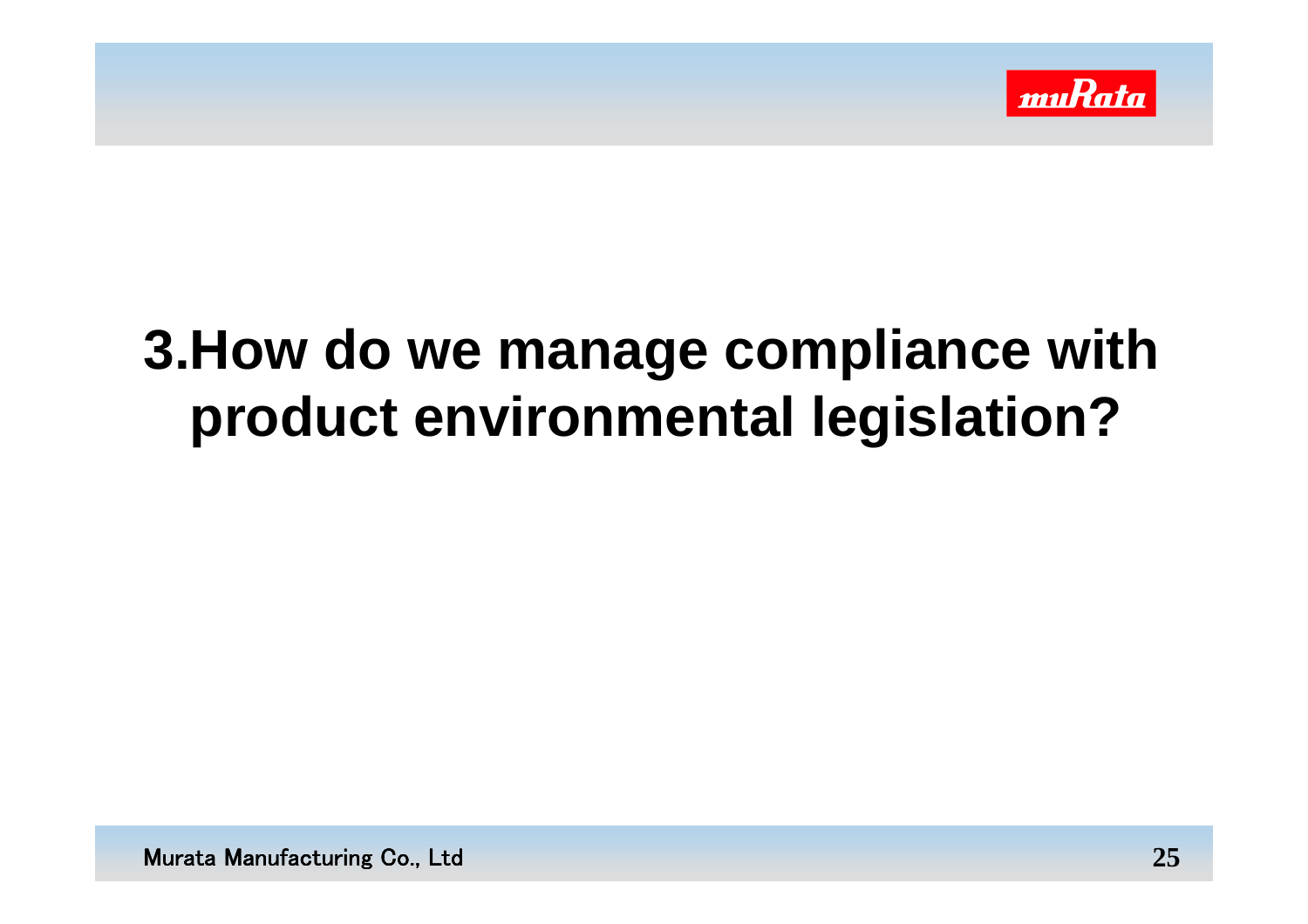## **Our RoHS Activities**





Murata Manufacturing Co., Ltd **26**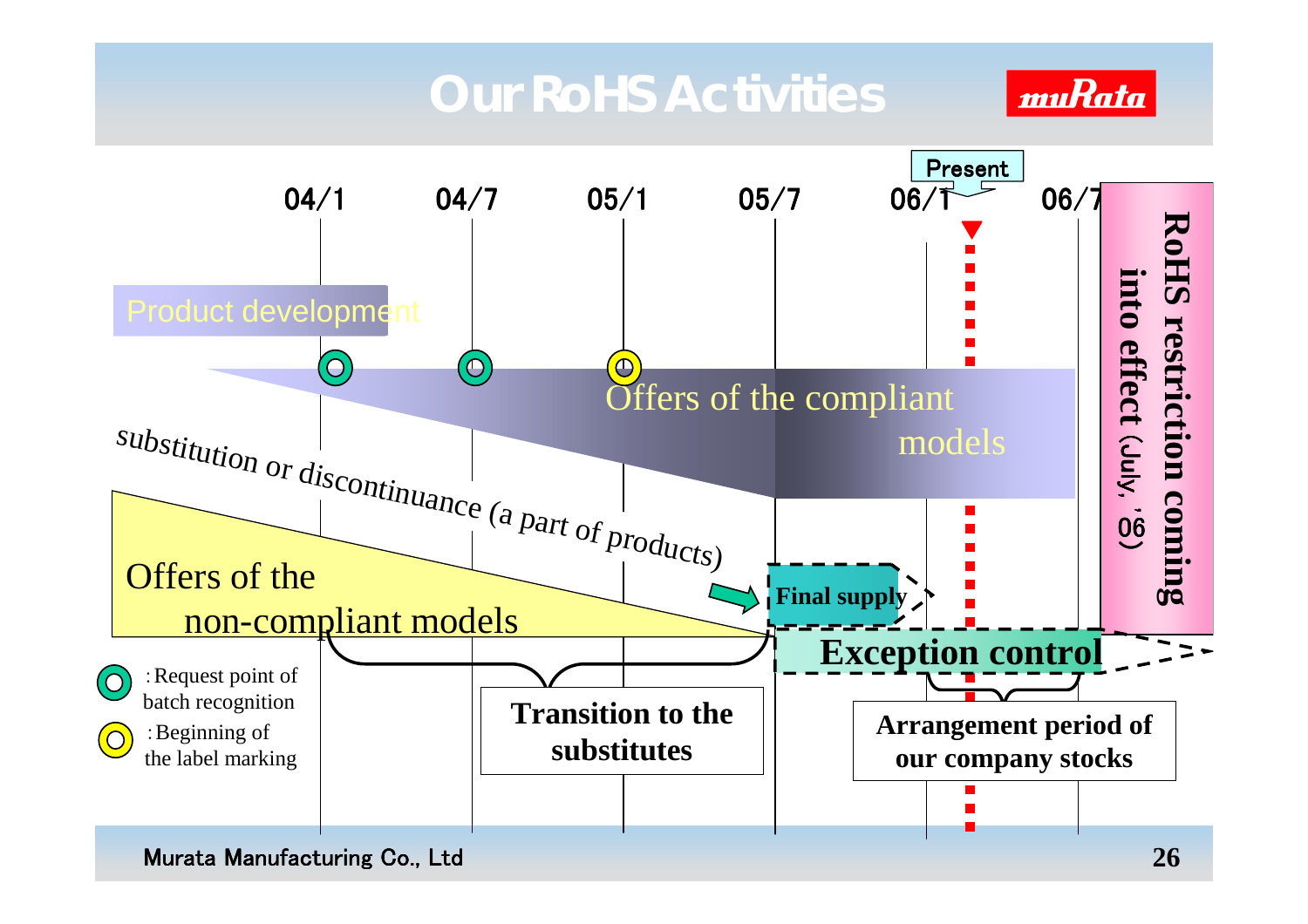### **Our Activities for RoHS Restrictions**



- The entire abolition is already completed
- The use has been already prohibited before the enforcement.
- Purchasing of materials containing them is prevented by beforehand <sup>o</sup>btaining compliance confirmations from our suppliers

### Hexavalent chromium

### Almost abolished

- The substance is now being used in some kind of materials for some specific usage
- The use has been already prohibited before the enforcement (it is not to be used any more in newly developing models)
- Purchasing of materials containing them is prevented by beforehand obtaining compliance confirmations from our suppliers

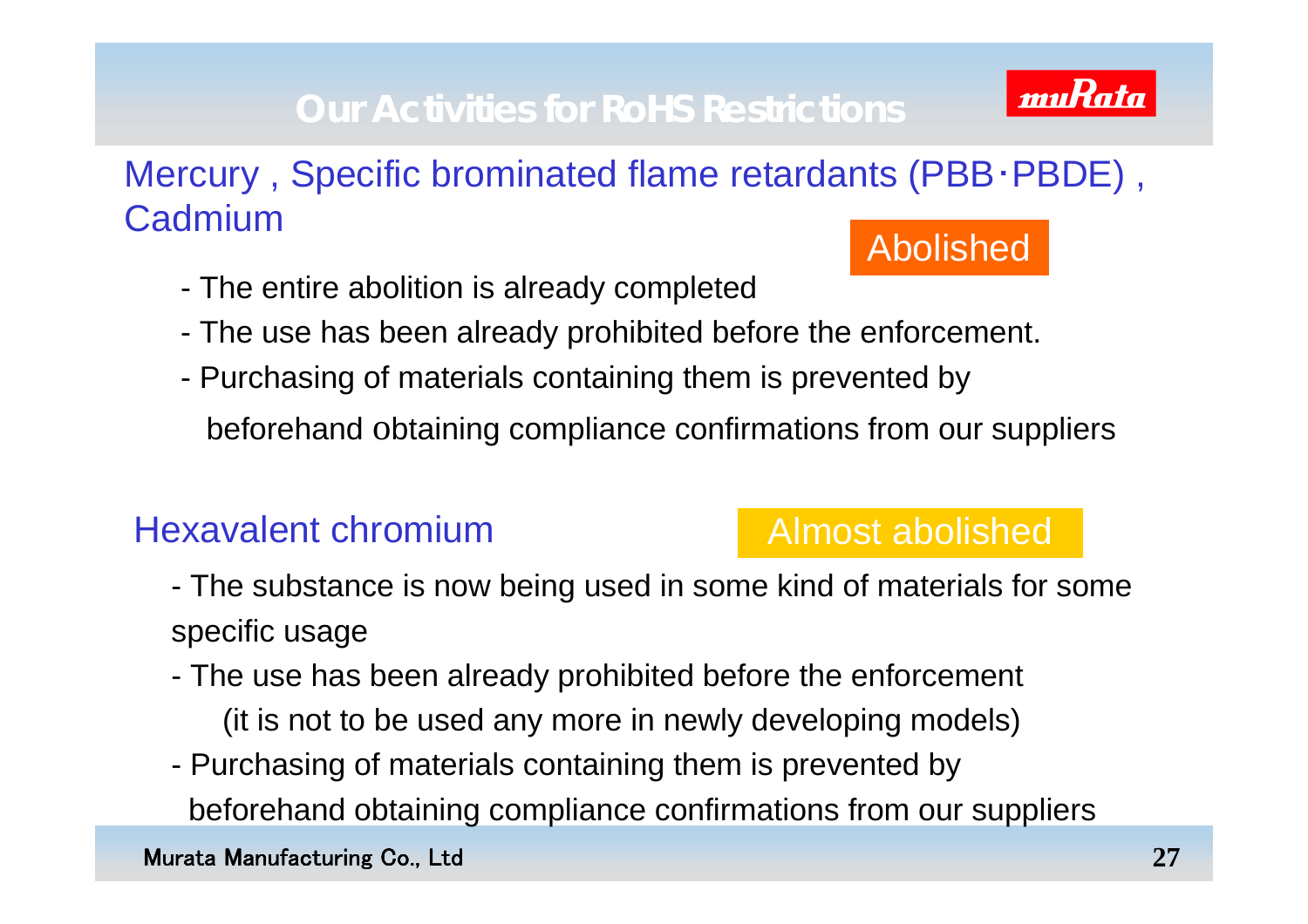



### In progress

-We are asking our customers for approval for specifications of the substitutes

\* the use of lead in ceramics, glasses and highmelting point solders are exempted under EU-RoHS/ELV

Our activities for RoHS are amounting almost to Our activities for RoHS are amounting almost to "activities for lead-free products" now "activities for lead-free products" now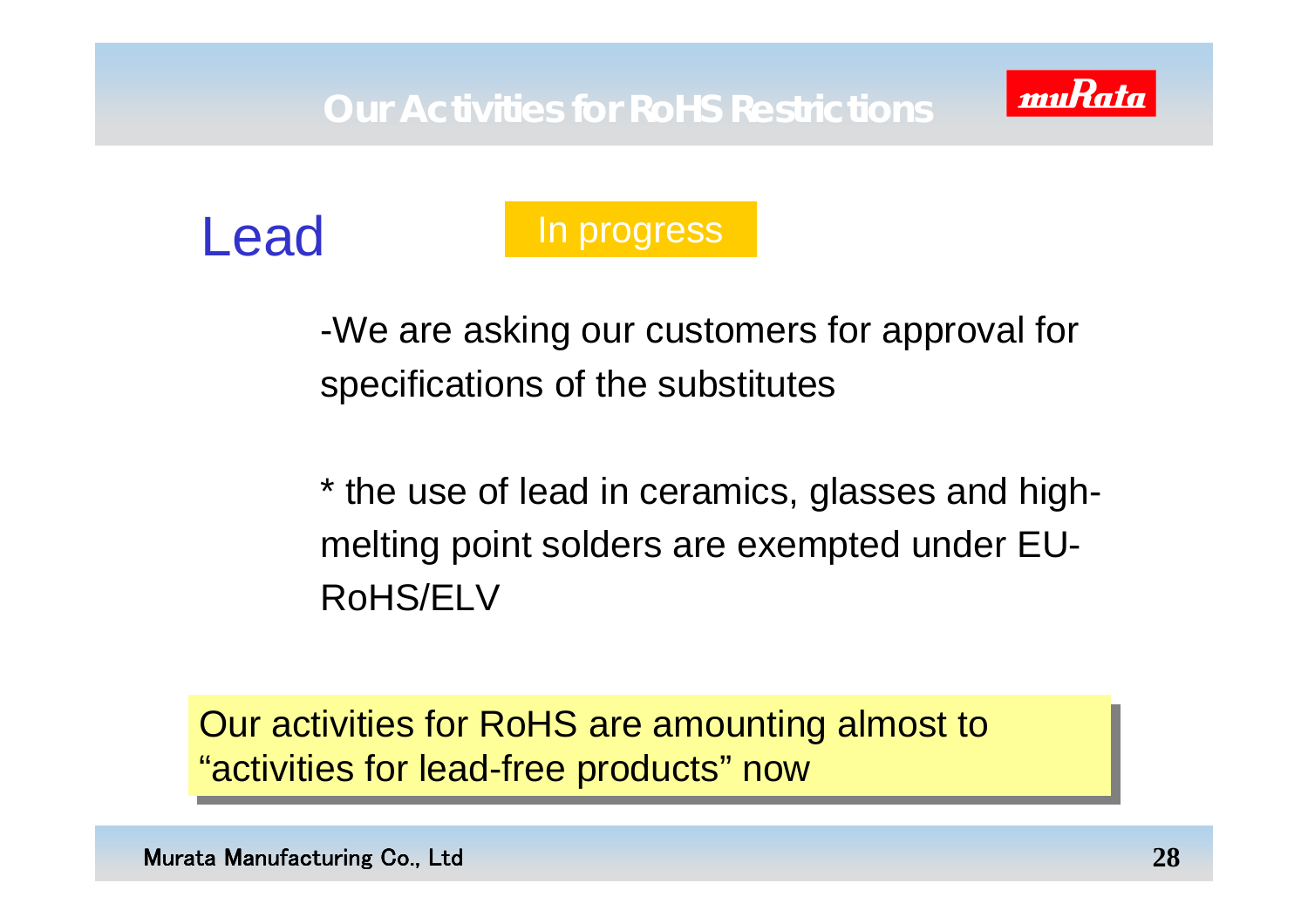

### Our Policy

1. We decline your orders for Non-Compliant products (started in January, 2006)

2. We practice marking "RoHS compliant / non- RoHS compliant" in the packing labels on our all products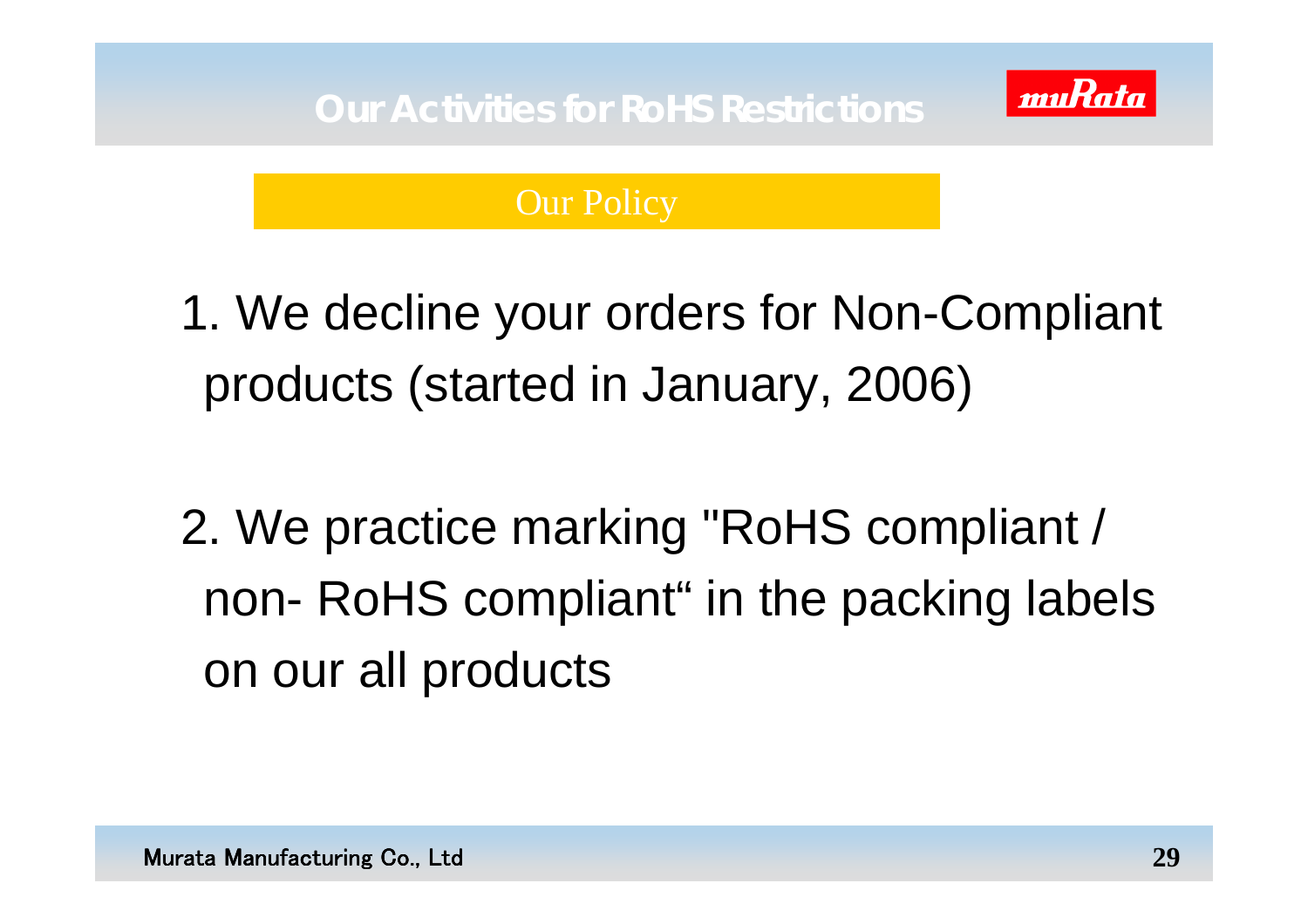

## < for RoHS Compliant Products > ROHS-Y (A)  $(\alpha)$   $(\beta)$   $(\gamma)$

< for RoHS Non-Compliant Products > ROHS-N (A)

 $(\alpha)$  stands for EU(European Union) "RoHS".

 $(\beta)$  indicates Compliant / Non-Compliant product. Y ; RoHS Compliant Product, N ; RoHS Non-Compliant Product

 $(\gamma)$  stands for the current active version of the restriction. The character "(A) " stands for the current version of EU-RoHS Every time RoHS is revised, the indication may change among the Roman alphabet.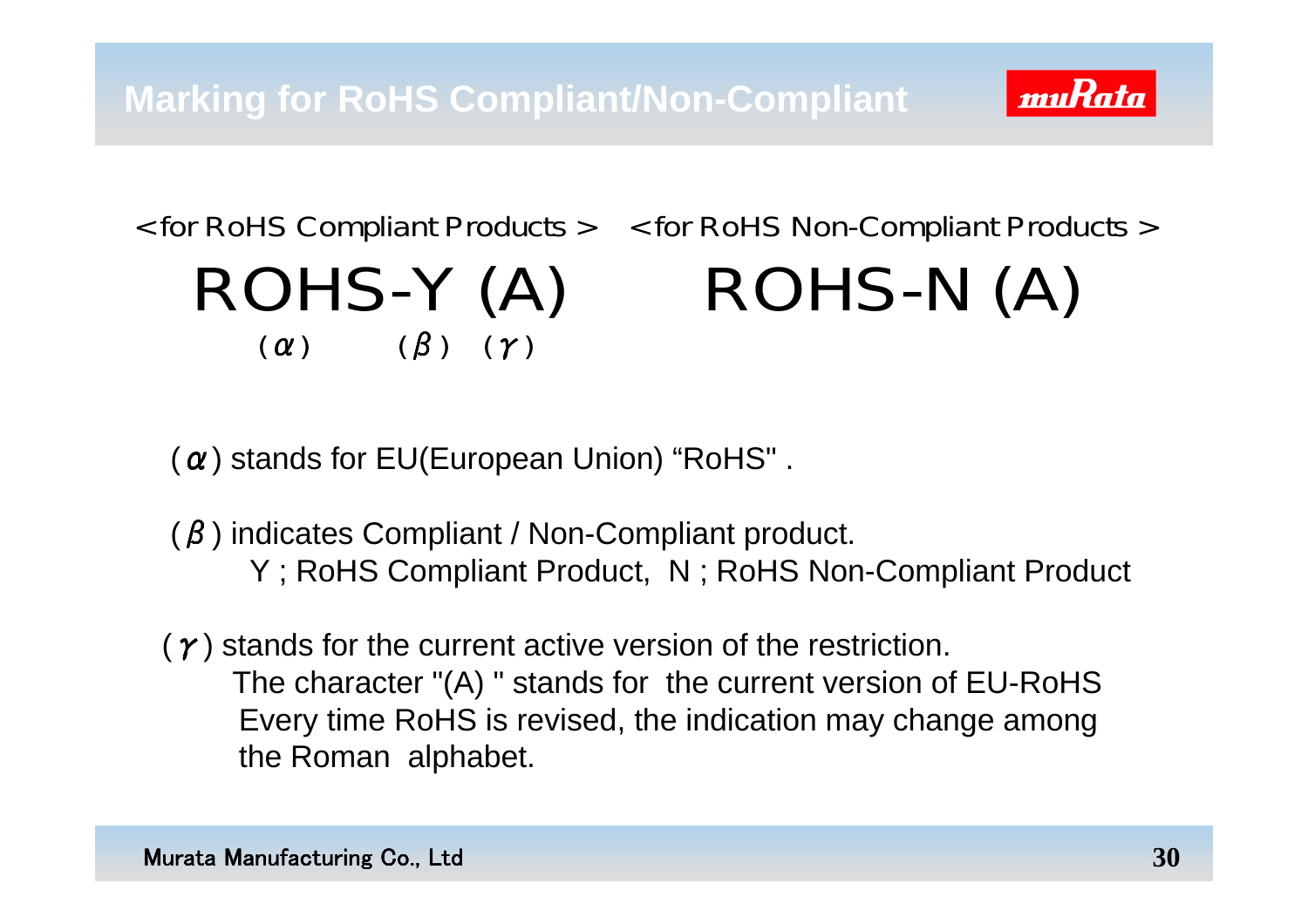## **Further issue**



ISSUE: Shortening of the term of shift to RoHS compliant products (For customers who still use both non-compliant models and compliant ones)

> Promotion of solution based on cooperation among the supply chain

ACTION:

1.To assist the equipment manufacturers with promoting the approval for RoHS compliant models

2. To discuss the time we may continue receiving their enquiry to non-compliant models and the time we may continue supplying the repair parts